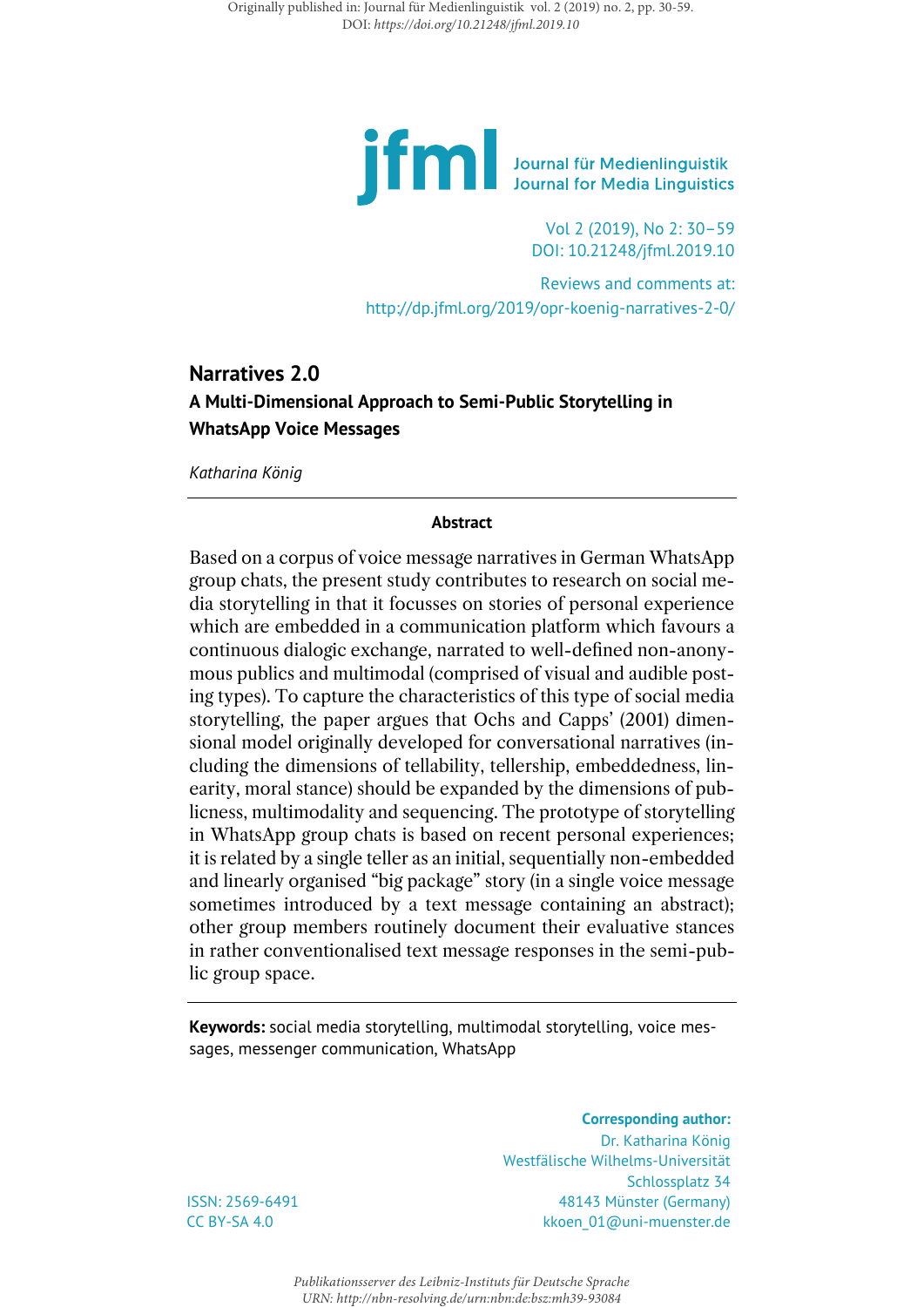# **1 Narrating the private publicly – Practices of digital storytelling**

Storytelling has become an almost indispensable part of social media communication. Users post accounts of recent events on networking platforms like Twitter or Facebook, they relate their experiences in vlogs on YouTube or they publish "stories" on Instagram and Snapchat. Linguistic practices of storytelling are both afforded and shaped by the design of these platforms, the choice of different posting formats and the variety of semiotic resources users have at their disposal. Stories constitute an important communicative genre for sharing personal experiences and disseminating them in mediatised publics (cf. De Fina/Perrino 2017; Georgakopoulou 2017a; Page 2018). Storytellers present momentary perspectives on their lived experience to others and thus always relate aspects of themselves and identity positions they claim.

While the growing number of studies of social media storytelling reflects the prominence of narrative formats in computer-mediated discourse (cf. De Fina/Perrino 2017; Hoffmann 2010; Georgakopoulou 2017b; Page 2018), the full range of reconstructive genres of everyday mediatised communication has not been covered, yet. First, many of these studies deal with public storytelling, that is, stories posted on platforms such as Facebook, Twitter or YouTube which can be accessed by larger and oftentimes anonymous publics. However, there are only few accounts of how users relate personal experiences in smaller groups or dyadic constellations, i. e. in nonanonymous messenger chats with only two participants or a clearly identifiable group of users in which participants know each other well and engage in various social activities in their offline lives. Second, most studies look at narrative formats which do not form part of an ongoing dialogic exchange. Although these stories can trigger comments and other reactions, they are often posted on platforms or sites which are not predominantly designed for continuous, conversational messaging. Narratives which are embedded in sequentially organised quasi-synchronous dialogues (in messengers like WhatsApp, WeChat, Signal and the like) still have to be researched. Third, even though it is generally acknowledged that social media narratives are multimodal in nature, research has mainly focussed on "visual narratives", that is, aggregates of images or videos with written or text-based postings or posting components. Digital narratives in which both visual and audible postings are integrated in one continuous string of discourse have yet to be analysed.

The aim of the present paper is to expand the emerging field of digital narratology (cf. De Fina/Perrino 2017; Hoffmann 2010; Georgakopoulou 2017b; Page 2018) by presenting a study of narratives in voice messages in WhatsApp group chats. It contributes to research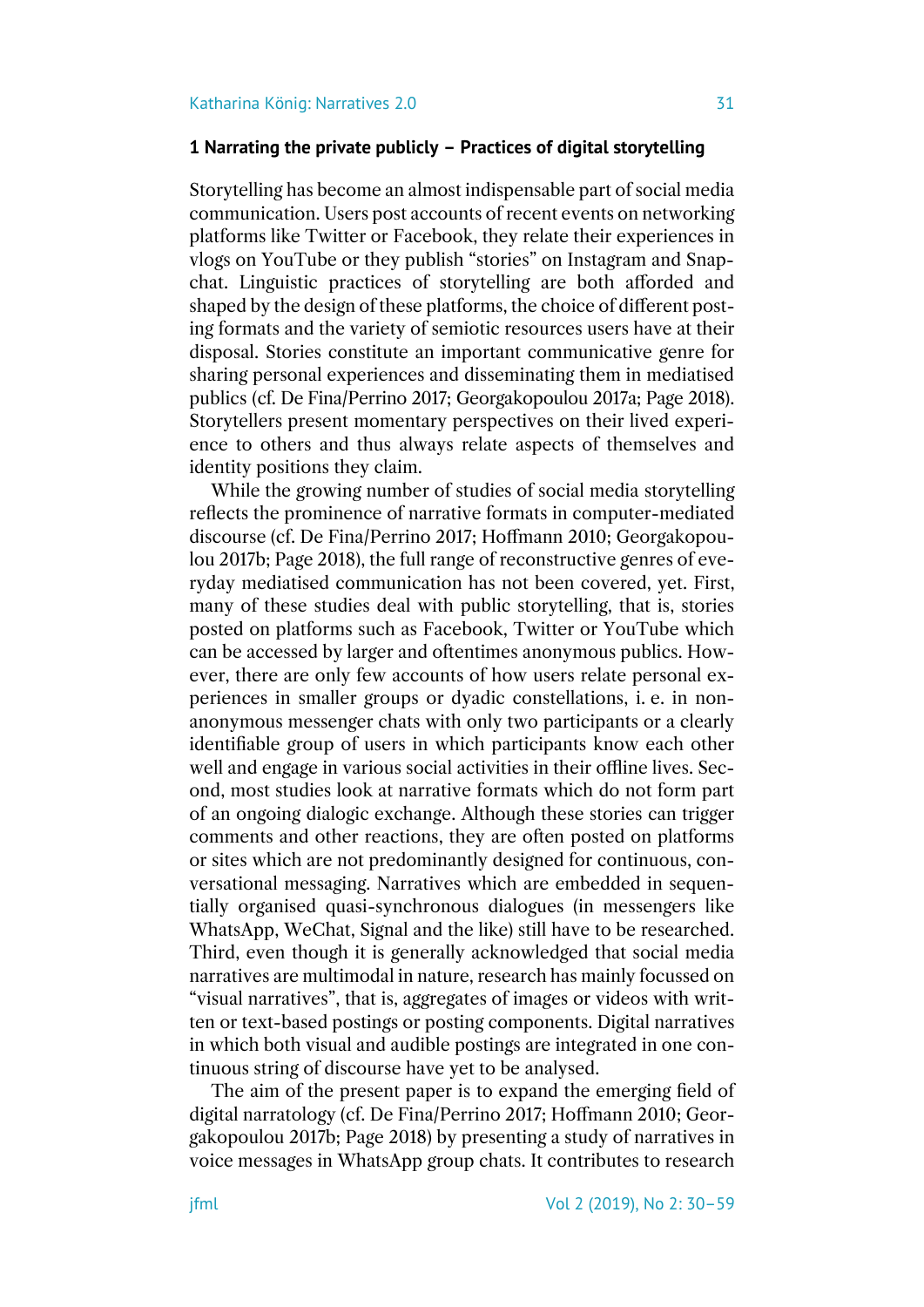on social media storytelling in that it focusses on stories of personal experience which are

- narrated to well-defined non-anonymous publics in mobile messaging,
- embedded in a communication platform which favours a continuous dialogic exchange,
- multimodal (comprised of visual and audible posting types).

Based on the sequential analysis of a corpus of narratives in text and voice messages in German WhatsApp group chats, the study will discuss how users bring about a shared perspective on the presented narratives of personal experience and how they thus establish privacy and intimacy within the group-public space of the mobile messaging chat. Section 2 reviews previous research in digital narratology, Section 3 outlines the parameters by which the framework for narratives in mobile messaging differs from the affordances of other social media platforms. Section 4 presents an analysis of two storytelling formats utilising text and voice messages in German Whats-App group chats. It focusses on the sequential design and the semiotic resources users deploy to narrate personal experiences in messenger dialogues. The concluding section discusses the findings in light of a controlled publicness in group chats and the implications for future research in digital narratology.

# **2 Affording narratives in social media: dimensions and parameters**

Storytelling is one of the central communicative practices realised in social media. Recent studies have identified narrative formats in different communication forms such as e-mails (cf. Georgakopoulou 2004), blogs (cf. Eisenlauer/Hoffmann 2010), forums or message boards (cf. Arendholz 2010; Bubenhofer 2018; Heyd 2016), status updates (cf. West 2013; Page et al. 2013; Farina 2015), Twitter postings (cf. Page 2015) or Wikipedia entries (cf. Gredel/Mell 2018; Page 2018). Indeed, social networks and micro-blogging platforms seem to favour or afford narrative stancetaking (cf. Georgakopoulou 2017a; De Fina/Perrino 2017): Users are often asked to share their experiences with others; postings can be tagged automatically with time stamps or information about the poster's location, which establishes a spatio-temporal frame for each posting. Moreover, some platforms allow users to tag other users, which enables the original posters to choose co-tellers or recipients from a larger audience.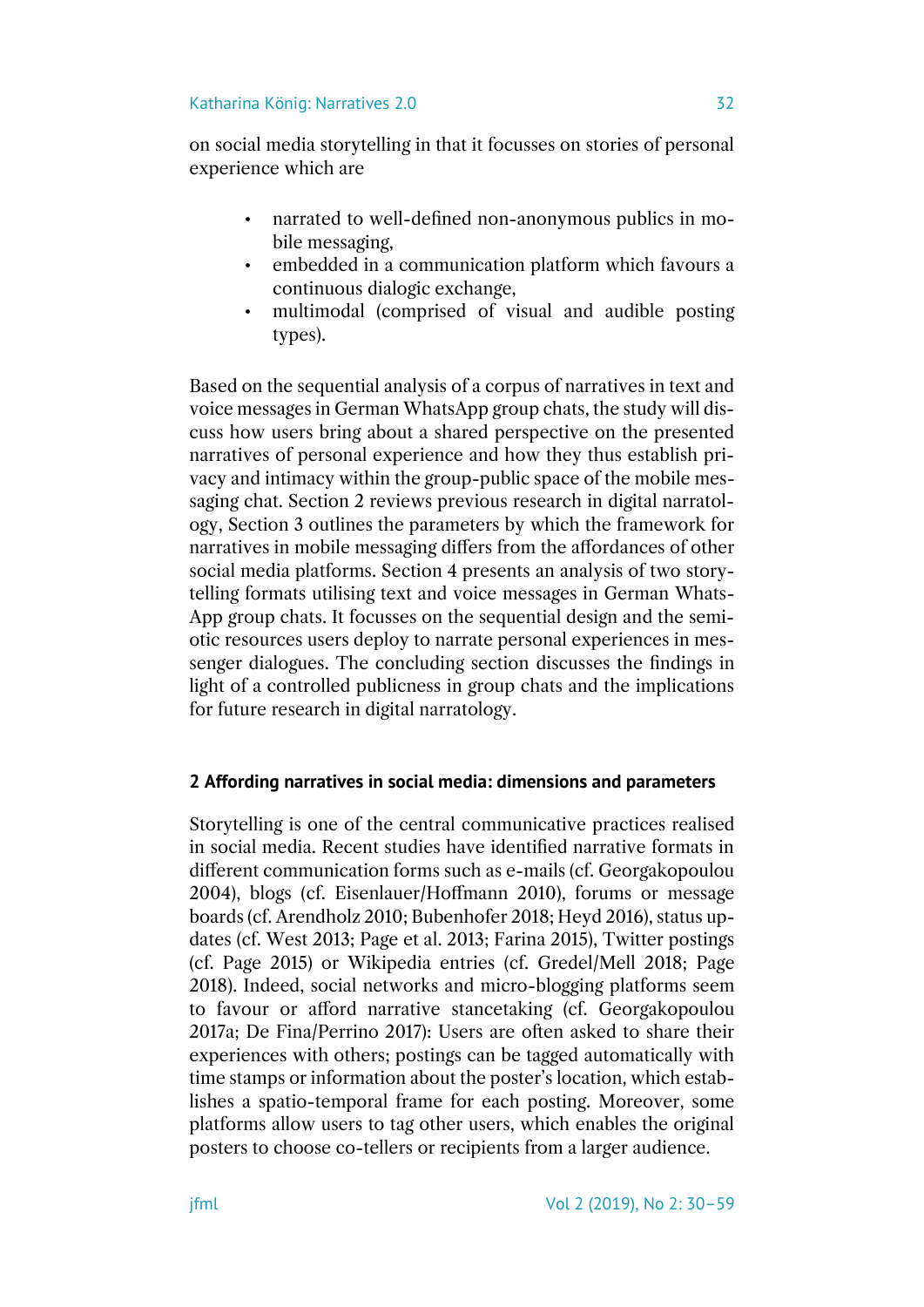Users exploit these technical affordances to realise several forms of storytelling which do not always conform with the "narrative prototype": Drawing on Labov and Waletzky's seminal research of recurrent narrative structures in oral narratives of personal experience (cf. Labov/Waletzky 1967; Labov 1972), the analysis of linguistic practices of storytelling has long focused on elaborated single-teller narrations which include an initial orientation, outline the complicating action and offer a resolution before a final coda interspersed with internal and external evaluations indexing the teller's stance towards the reconstructed events. While conversation-analytic studies have helped to identify the co-constructedness of storytelling activities as interactive accomplishments (cf. Becker/Quasthoff 2005; Quasthoff 2001; Selting 2017), they too have mainly focused on sequentially extended "big packages" (cf. Sacks 1995).

Although "big" stories can still be found in weblogs or YouTube videos, recent studies point out that major parts of narrative practice in social media will be missed if one only takes those forms into account that adhere to the prototype of a single teller reconstructing past events in a linear and sequentially self-contained manner. Rather, the small stories research paradigm (cf. Georgakopoulou 2017a, b; Georgalou 2015; Page 2010; Page et al. 2013) has identified various other formats in which users take a narrative stance without necessarily presenting a complete narrative account afterwards:

*Narrative stancetaking* involves posts in which conventionalised story framing devices are used to suggest that there is a story in the making, a story that can be told, developed and updated later if requested. More generally, narrative stancetaking indicates that an activity is:

- being offered or taken up as a story, thereby positioning participants as tellers-recipients-(co)-tellers, etc. and/or,
- consisting of events and characters in specific spatiotemporal scenarios whose actions and speech are assessable. (Georgakopoulou 2017b: 275)

Thus, the small story heuristic casts a wide net over semiotic practices in social media and allows for identifying a larger set of storytelling practices. Instead of solely focussing on complete or "fullfledged" stories, studies of this paradigm identify condensed and often fragmentary narrative patterns in Tweets (cf. Page 2015) or selfie postings (cf. Georgakopoulou 2016) in which the textual basis is either restricted by the platform (e. g. 280 characters on Twitter) or secondary to the picture posting (as is the case with selfies). To bet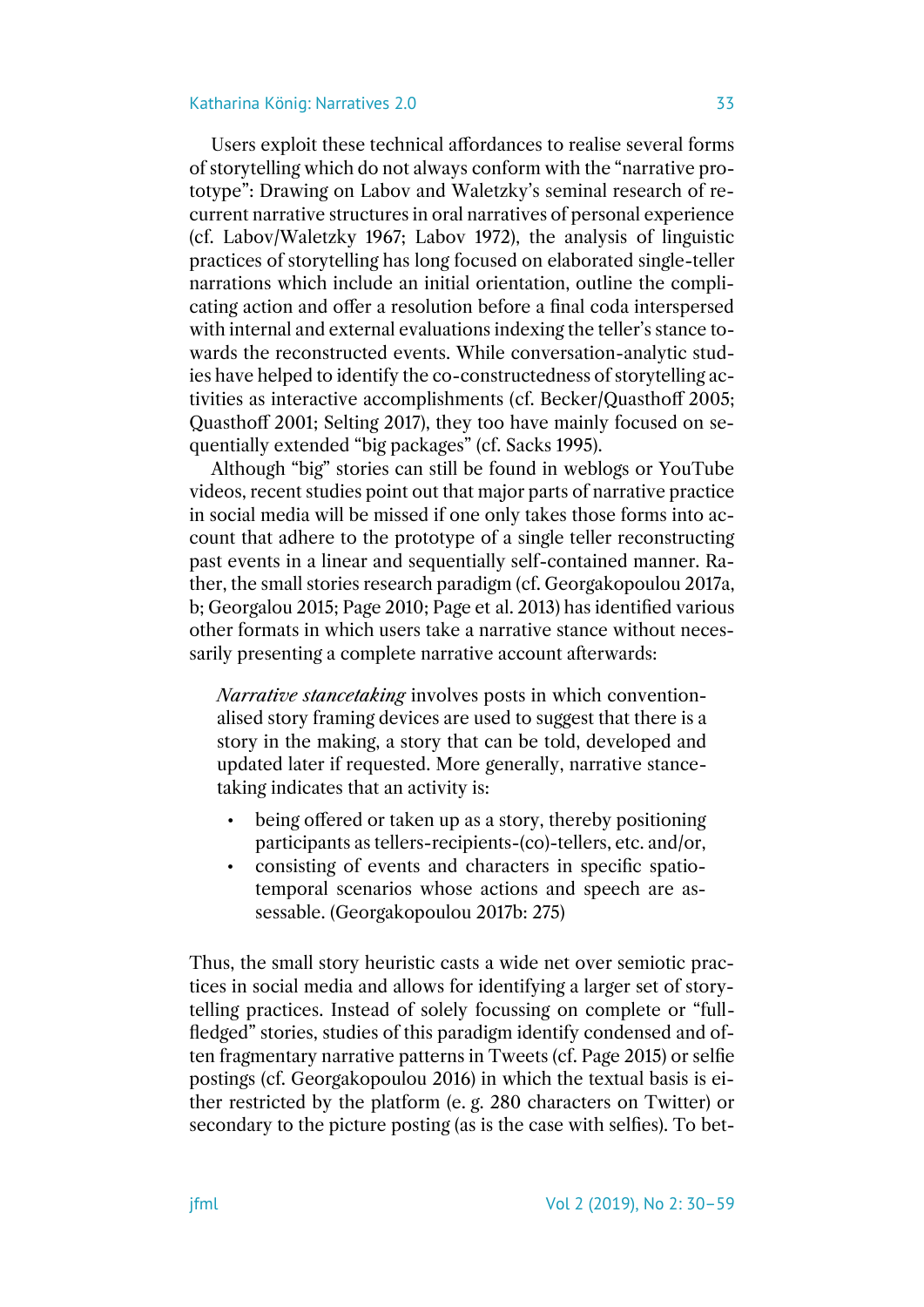ter grasp the various features which have been identified as characteristic for digital narrations, the next paragraph will introduce an adaptation of Ochs and Capps' model of narrative dimensions to the study of social media storytelling (cf. Page 2012).

Building on their observation that many of the narratives found in oral conversations actually do not conform with the Labovian default narrative, Ochs and Capps (2001) developed a dimensional model for the study of everyday storytelling. They stipulate that a more differential account of narratives can be given by examining the following five dimensions of storytelling activities – tellability, tellership, embeddedness, linearity and moral stance – which are organised on a continuum rather than as binary opposites. Interlocutors treat the reconstruction of an event as more or less tellable (i. e. of interest or of significance for the recipients). Speakers can vary between positioning themselves as the only or primary teller or as one of various speakers contributing to an ongoing telling activity. Moreover, this positioning can fluctuate in the course of a story telling sequence. Stories can respond to a foregoing activity and thus exhibit a high degree of embeddedness, they can establish a more or less overt thematic relation to what has been said before or they can be presented as sequentially detached entities which do not relate to the preceding conversational exchange. Tellers can choose to reconstruct relevant events in various temporal outlines: Events can be presented in a linear or chronological order, or tellers might relate them in reversed or even non-linear order. Finally, the teller's evaluative or moral stance can oscillate between a stable and a rather flexible and negotiable take on the events related.

While Ochs and Capps' dimensional approach was intended for oral and synchronous forms of storytelling, recent studies of computer-mediated discourse argue that the model can also be applied to the analysis of text-based and asynchronous narratives in social media (cf. Page 2012; Arendholz 2010). Characterising social media storytelling along the five dimensions, these studies contend, helps to adequately grasp and systematise the variety of narrative forms and formats in social media – even though the categories for describing the varying shapes of the narrative dimensions have to be reworked (cf. Page 2012, 2015). For one thing, the semiotic means tellers can deploy for narrating certain events differ as the model now also encompasses text-based narration (prosodic contextualisation cues vs. typographic variation or emojis). Particularly, studies in the small stories paradigm have outlined further distinctive features of narratives in social media. The following summary relates their main findings to the five narrative dimensions: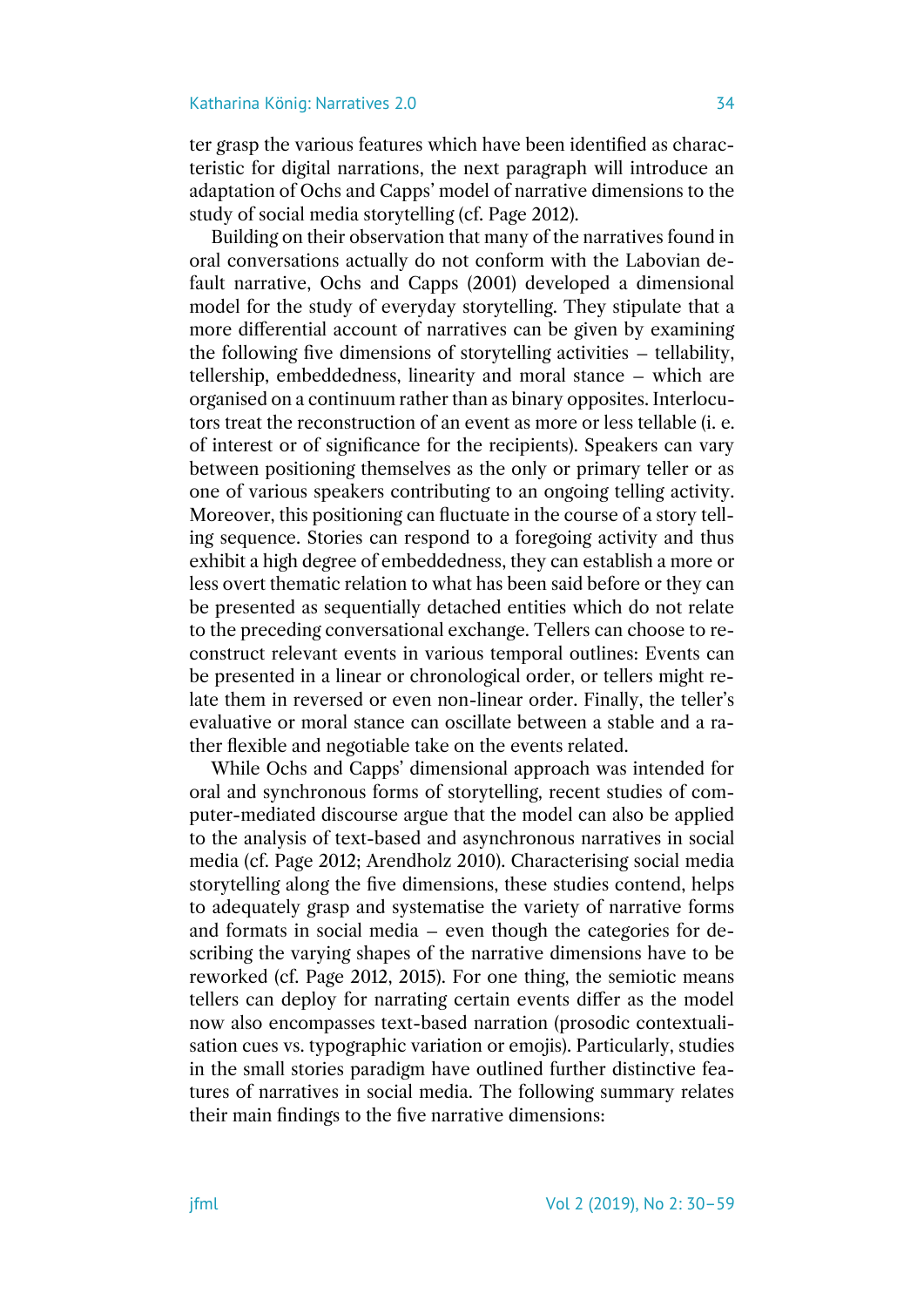- **Tellability**: Social media favour the reconstruction of recent and sometimes still ongoing events or of past and future events which are linked to aspects of the current situation (cf. Page 2015; Dayter/Mühleisen 2016). Moreover, users predominantly narrate their self: Their own mundane everyday experiences are treated as relevant to other users (cf. Georgakopoulou 2017a).
- **Tellership**: Social media narratives are often realised by multiple tellers. This occurs either within one communication form (e. g. by inviting others to comment on a selfie [cf. Georgakopoulou 2016]), through collaborative writing practices on Wikipedia (cf. Gredel/Mell 2018) or by sharing and further commenting on narrative content across different platforms (cf. Page 2018).
- **Embeddedness**: Social media narratives are persistent (cf. boyd 2011). They can be forwarded and shared with other users and on other communication platforms, i. e. they are taken from their original communicative contexts and embedded or recontextualised in a different sequential framework (cf. De Fina 2016; De Fina/Gore 2017; Georgakopoulou 2015; Page 2018; Tienken 2013).
- **Linearity:** Hypertextual features (links to webpages, postings or hashtags) turn social media narratives into networked, non-linear polymedial configurations (cf. West 2013; Eisenlauer/Hoffmann 2010). Some social media platforms actually display postings in counter-chronological order (cf. Page 2015), which impedes a posting-byposting development of narratives. Moreover, social media narratives often do not constitute clearly delimited or closed-off formats; they are rather emergent, fragmented and potentially open-ended (cf. Georgakopoulou 2017b).
- **Moral stance**:<sup>1</sup> In the context of emergent storytelling, which often begins without a predetermined teleological endpoint, users can shift their evaluative stances (cf. Deppermann 2018). Also, the multiple voices involved in the collaborative storytelling activities, which are shared and reconfigured (or rescripted, cf. Georgakopoulou 2015), often produce variable and sometimes conflicting moral or affective stances vis-à-vis the narrative subject (cf. De Fina/Gore 2017).

<sup>1</sup> In contrast to Ochs and Capps (2001: 45), my understanding of the term "moral" is a rather broad one, which is not restricted to the contextualisation of "what is good or valuable and how one ought to live in the world" but rather captures the evaluative of affective stances that tellers take in their stories.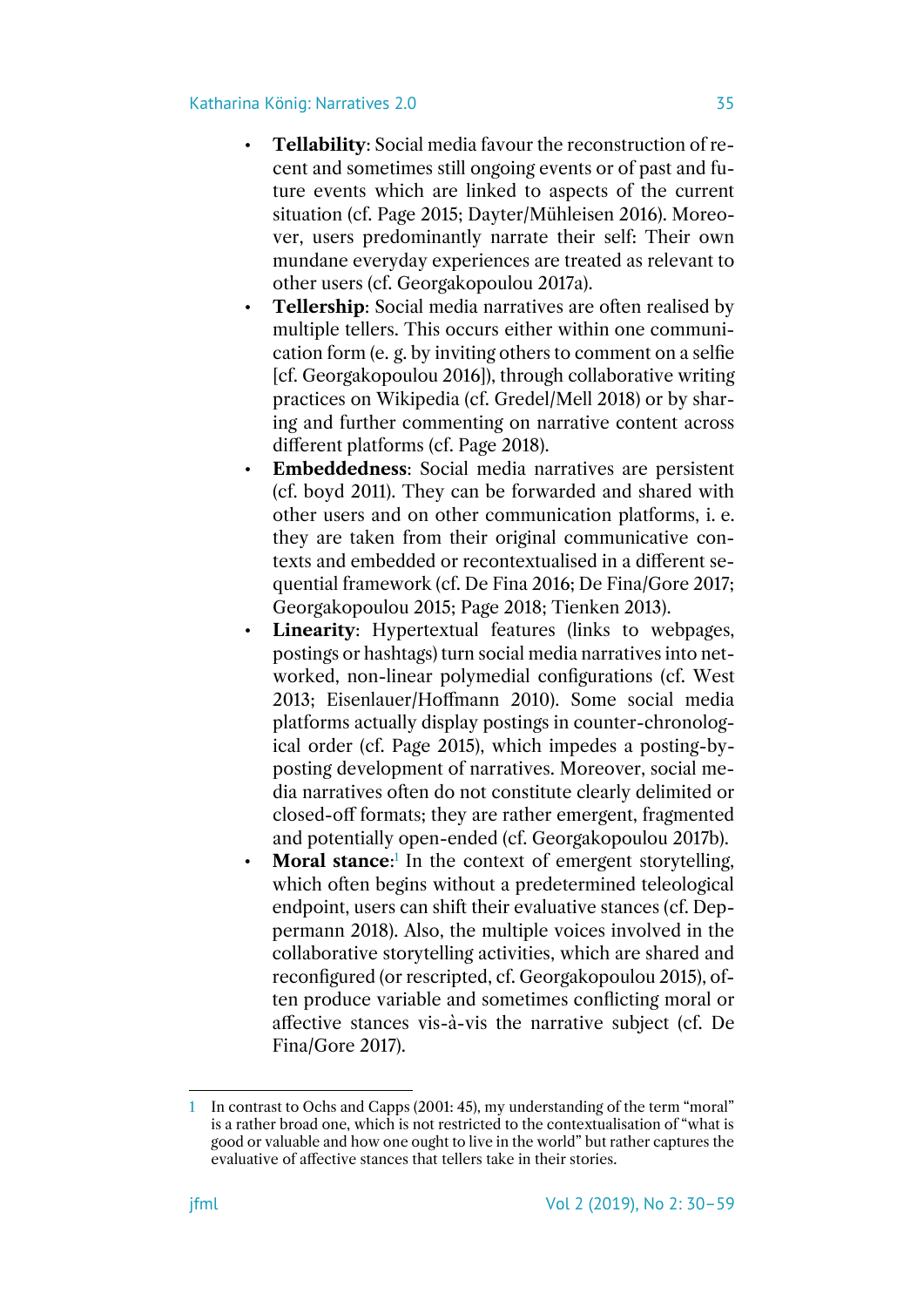Drawing on these studies, a prototypical way of social media story telling features recent events the narrators have experienced themselves; as postings can be shared and added to by multiple tellers social media stories often come in a non-final linearity and with shifting or even contradictory moral stances. Whereas the aforementioned aspects can adequately characterise narrative practices on platforms such as Facebook (be it in status updates or in selfie postings) or Twitter, they do not document the actual spectrum of storytelling in social media. While the small stories paradigm has clearly helped to identify the wide range of – what is often referred to as "a-typical" – communicative practices in which users relate event structures in web 2.0 contexts, one should not lose sight of the linear, elaborate forms of narration which can also be found in social media contexts. Blogs, vlogs, message boards and internet forums, as well as Wikipedia entries, offer sites for user-generated narratives which are tilted towards the other end of the dimensional scale. These "big" stories often relate non-recent and life-changing events (such as childbirth [cf. Bubenhofer 2018] or a biographical crisis [cf. Arendholz 2010]); they are told in a coherent, linear and teleologic fashion by a single teller with a straightforward, non-flexible evaluative stance. According to De Fina it is not the actual shape of the stories told in social media that distinguishes them from their familiar counterparts in oral communication (cf. Herring 2013) but rather their potential to be shared in a wider audience or networked public (and thus their open-endedness) across different media and their multimodal design:

[W]hat is most distinctive about storytelling in social media is precisely the way narratives are shared, recontextualized, commented upon, and subject to continuous reconfigurations and reinterpretations, how they are embedded within different media, how they are often recounted through multimodal resources, and how their production and circulation are as much a focus of attention as their content. (cf. De Fina 2016: 477–478)

Thus, to apply the dimensional model of narratives to social media storytelling requires more than just a reworking of the parameters (cf. Page 2012): It must recognise the different modes of contribution and participation which have developed (single teller and multiple voices); it must also recognise that certain platforms (Twitter and Facebook) and postings types (selfies) favour recency while others afford retrospection (blogs, forums). Due to their mediated and networked nature, I argue that further dimensions have to be added to the dimensional model, which was originally developed to capture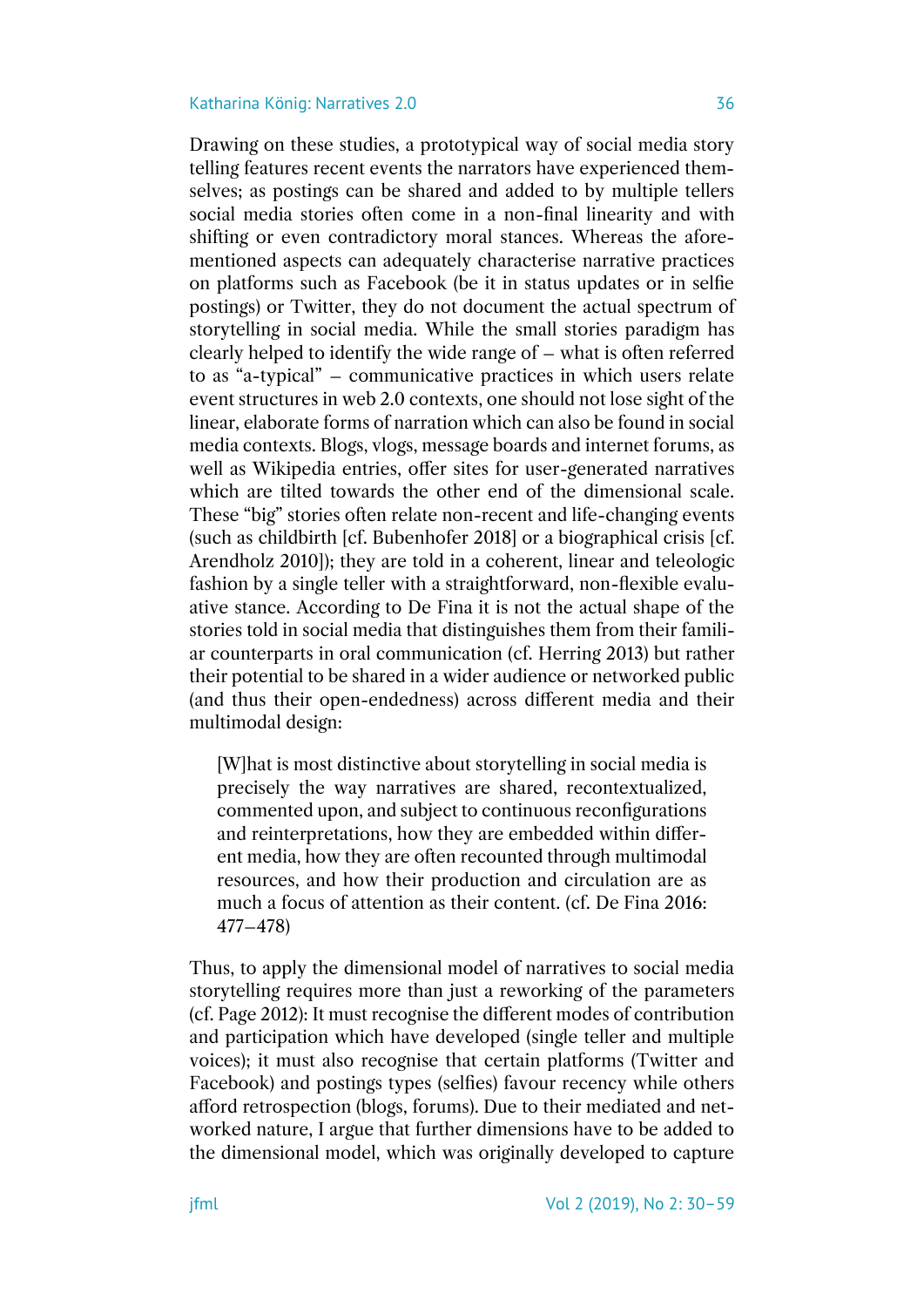the specificities of ephemeral and synchronous oral storytelling. With the production, retention and distribution of stories via different media and platforms, other affordances and resources are available to users for taking a narrative stance. Rather than subsuming them under the five dimensions developed by Ochs and Capps, I suggest expanding the model by adding the following three dimensions:

- **Publicness:** In addition to having multiple tellers, the publics can be quite dispersed in social media storytelling. Users can select particular recipients to receive their stories or post them on platforms accessible to a wider, often anonymous networked public (De Fina 2016; De Fina/ Gore 2017). Mediated story postings are also persistent; they can be shared with a wider audience for which the original story was not designed in the first place (alluded to as "context collapse" by Baym/boyd [2012]). In a communicative framework characterised by polymedia (cf. Madianou 2014; Androutsopoulos/Staehr 2018) users can navigate and control (at least to a certain extent) publicness by choosing particular platforms, communication forms (such as group chats) or privacy settings (cf. Georgalou 2016).
- **Multimodality**: Even though many studies in digital narratology take text-based material as their starting point, they also always stress the fact that social media storytelling is essentially multimodal in nature (cf. Eisenlauer/Hoffmann 2010; Farina 2015). Different platforms afford different semiotic resources to users for telling a story. They can choose to relate their experiences in a text-based manner, exploiting typographic or other structuring resources afforded by the platforms (story abstracts might be given in headers so that the actual posting can start with the complicating action [cf. Arendholz 2010]) or combinations of text and images can be used as multimodal aggregates of narration (cf. Eisenlauer/Hoffmann 2010). Also, different posting types might be used for different story components (image postings might be used as invitations for others to request more elaborate narrations in the form of text messages [cf. Georgakopoulou 2016]) which brings about a "transmodal interaction" (Androutsopoulos/Staehr 2018: 124). As users can often choose to design their stories as more or less multimodal, this aspect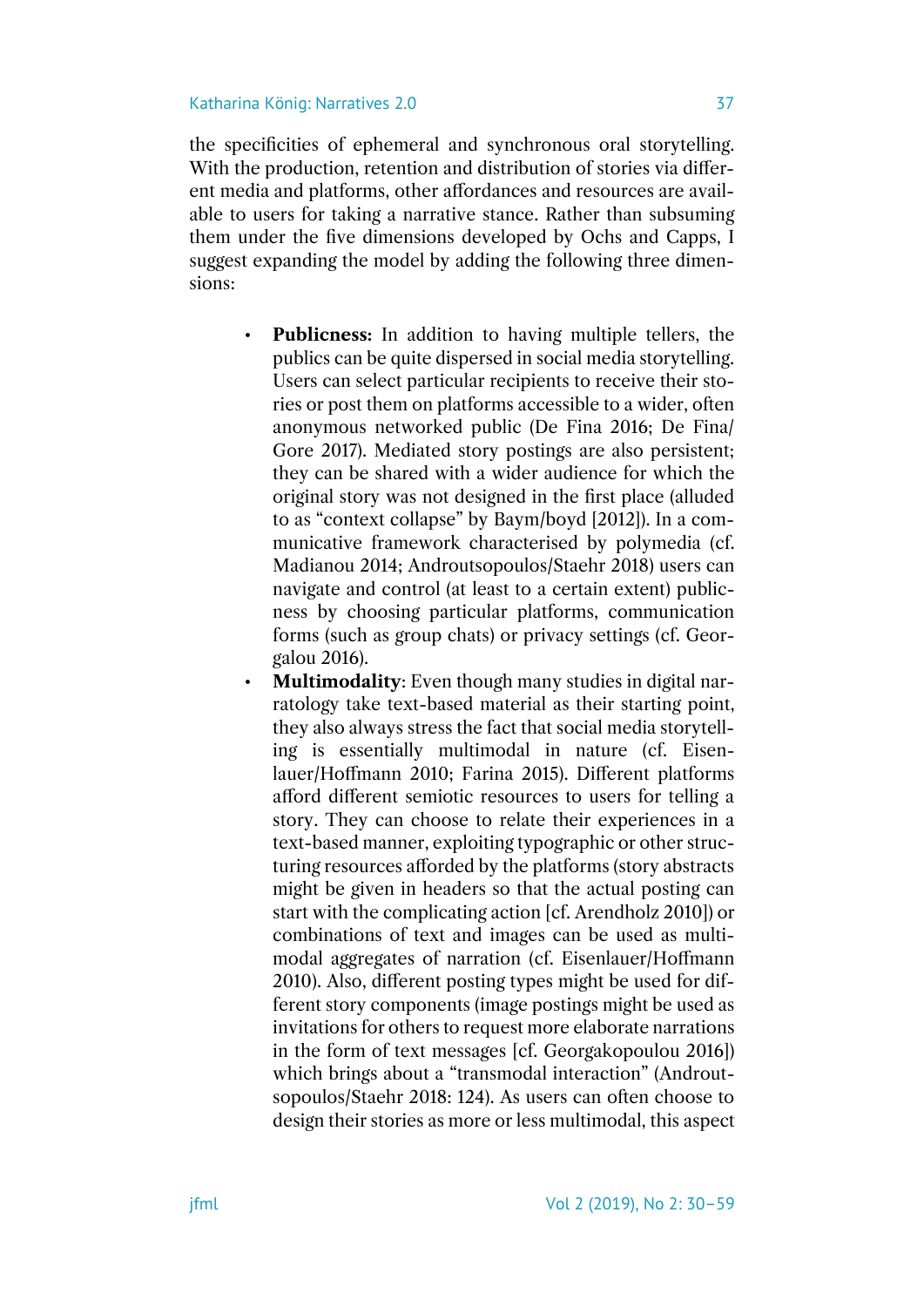should be added to the dimensional model of social media storytelling.

• **Sequencing**: In addition to the dimension of embeddedness, which captures the relation of the story to the current communicative context, the dimension of sequencing helps to differentiate variation in the sequential design of stories in social media. Stories can be made up of one single posting or of multiple postings which chunk the telling of the story into several larger or smaller units (what Page [2012: 193] refers to as "narrative sequencing").

Naturally, digital narratology has acknowledged the varying groups of recipients and audiences and differences in the sequential and multimodal design of stories in social media for some time. Yet, explicitly anchoring them as additional dimensions helps to highlight and systematise the particularities of social media storytelling. The analyses in Section 4 will outline how the expanded dimensional model (see Table 1) can be applied to the study of multimodal storytelling in mobile messenger chats (more specific: storytelling with text and voice messages in WhatsApp group chats). The next section will give a brief outline of the affordances of WhatsApp communication in general and of storytelling in group chats in particular.

# **3 Affording narratives in WhatsApp group chats**

Similar to internet-based communication platforms, which allow users to connect and share different forms of user-generated content with each other, messengers like Signal, Telegram, WeChat or WhatsApp form part of the ever-growing social media infrastructure (cf. Marx/Weidacher 2014; Androutsopoulos 2010). These messengers, typically used on mobile devices, often consist of several communication modules (such as status information, stories, chats etc.). The following analyses will focus on WhatsApp, which is the most popular messenger app in Germany. Its chat interface enables dyadic chats (one-to-one), broadcast lists (one-to-many) and group chats (many-to-many). Despite its increasing popularity, linguistic research of user practices in these different set-ups is still scarce.

WhatsApp communication is dialogical and multimodal in nature. Studies indicate that text messaging is used in a chat-like manner especially when users are oriented to the device at the same time (cf. Dürscheid/Frick 2016). Like in computer-based chats, chunking is applied as one method to manage the rapid or quasi-synchronous exchange of messages (cf. Imo 2015; König 2015, 2019a; Wyss/Hug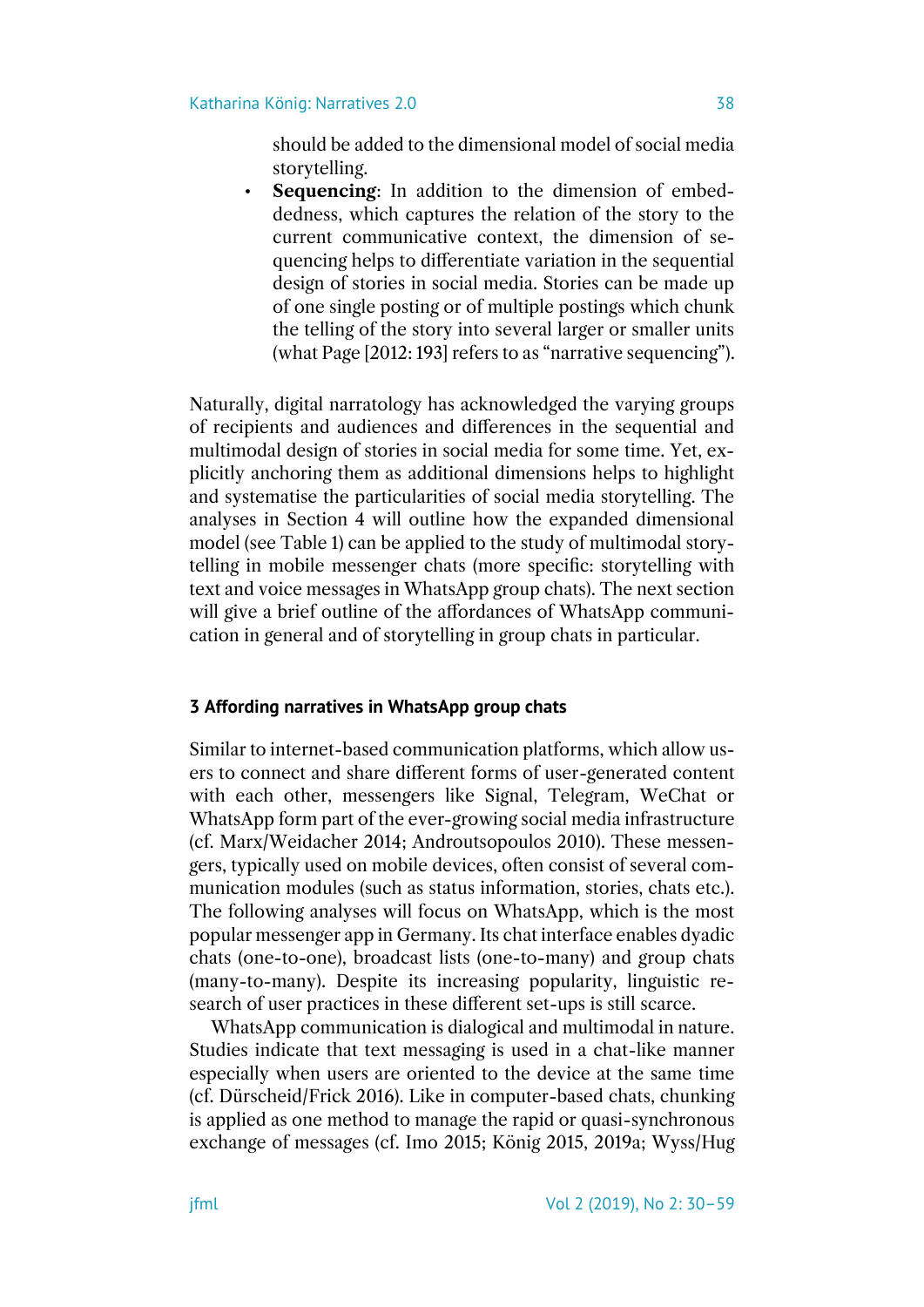2016). In addition to emoticons, emojis are used widely e. g. as contextualisation cues or economic forms of communication (cf. Dürscheid/Siever 2017; Pappert 2017). While these features all work in the visual modality, with voice messages user-generated auditory postings can also be integrated into the continuous thread of messages. These audio postings, which can be easily recorded on the surface of the chat interface, do not replace text messages but rather complement the existing practices of mobile messaging by providing additional semiotic resources that users can exploit for their communicative purposes. Users often stage "dramas to an audience" (Goffman 1974: 508) in voice messages by relating particular prosodic stylisations or by recording elements of the poster's soundscape (cf. König/Hector 2017). They display different degrees of embeddedness as they are designed as "monologic" contributions, which do not relate to the foregoing discourse, or as "dialogic" postings, which respond to a foregoing posting and hence make another user's response relevant (cf. König/Hector 2019). Because most of previous studies of WhatsApp deal with dyadic chats, little is known about the dynamics of WhatsApp group chats (but see König 2019b) let alone the practices of storytelling that have evolved in this communication form.<sup>2</sup> Yet, the multimodal and semi-public character of group chats make them an interesting subject for digital narratology.

Note, however, that their affordances do not particularly favour narratives like other social media platforms (cf. Georgakopoulou 2017a; see also Section 2). Although WhatsApp postings are also always tagged with time-stamps, there is no particular prompt or invitation to reconstruct past or recent events. Instead, the quasi-synchronous flow of messages exchanged between multiple chatters might even hinder the realisation of rather complex narrative projects. Indeed, some studies find that it is unlikely for users to try to convey an elongated narrative in a chat-like interface (cf. Hoffmann 2004; Arendholz 2010).<sup>3</sup> Thus, the WhatsApp group chat interface does not prioritise narratives in the same way as other social media platforms or communication forms. However, with the introduction of voice messages, a posting type has entered the communicative realm of messenger chats which can afford longer contributions that are easy to produce.<sup>4</sup> How users exploit this resource for storytelling in group chats will be analysed in the following section.

<sup>2</sup> For an analysis of patterns of storytelling in dyadic WhatsApp chats see Hector (forthc.).

<sup>3</sup> Even in e-mails, which can have a more "monologic", letter-like form, larger narrations are often postponed to face-to-face encounters, see Georgakopoulou (2004).

<sup>4</sup> The lock-option introduced in 2018 makes longer recordings even easier.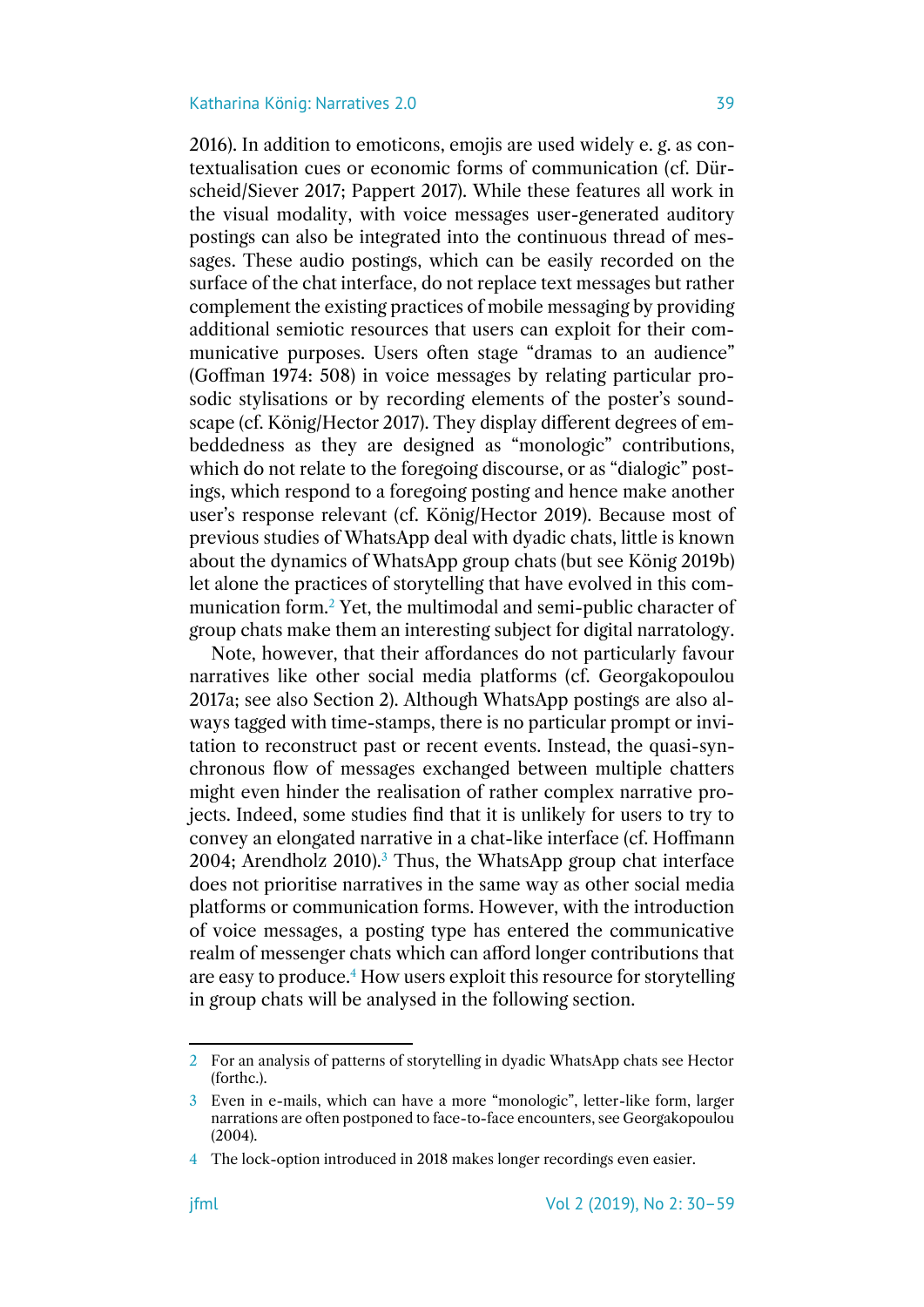Also, unlike in other forms of social media storytelling, in Whats-App group chats narrative contributions are particularly designed for a non-anonymous semi-public audience made up of the group chat members.<sup>5</sup> At the same time, posters are not anonymous; they are at least identifiable by their mobile phone number. Building on the extended dimensional model for narratives, the analyses in Section 4 have to determine the methods users prototypically apply to tell stories in multi-party and multimodal mobile messenger chats. Moreover, the analyses will also illustrate how chatters make use of, integrate and allude to the networked semi-public of the group chat for their storytelling activities.

### **4 Storytelling with voice messages in WhatsApp group chats**

The following analyses are based on a corpus of 28 German Whats-App group chats consisting of 585 text messages, 98 voice messages and 17 image postings which were collected in the research project "Dialogicality of Voice Messages".<sup>6</sup> In a multidimensional methodological approach, the messenger chats have been collected as text logs using the messenger's export function and as screenshots which also help to capture relevant visible features of the screen protocol such as the "reply to"-function not visible in the text logs. Voice messages have also been exported using either the messengers export function or the download option in the browser-based Whats-App web function. They have been transcribed using the GAT 2 conventions (cf. Selting et al. 2009). All names and place references have been replaced by pseudonyms. Alongside this documentation of chats, sociodemographic and ethnographic background data about the users and their everyday social media routines was collected. The users' informed consent was obtained prior to data collection. Users were asked to contribute coherent stretches of multimodal WhatsApp discourse to the corpus, i. e. they were not specifically asked to supply narrative sequences. The chats took place between 2016 and 2018. They comprise dialogues between family members and groups of friends (mostly students) with four to five

<sup>5</sup> Note, however, that WhatsApp chat content is persistent: it can be forwarded to others and shared on additional platforms or in face-to-face encounters. Future studies have to determine for which purposes chatters make use of this practice, in which cases it is deemed as a breach of privacy and in which cases it is deemed acceptable.

<sup>6</sup> For more information see [https://www.uni-muenster.de/Germanistik/Projekte/](https://www.uni-muenster.de/Germanistik/Projekte/WhatsApp/index.html) [WhatsApp/index.html.](https://www.uni-muenster.de/Germanistik/Projekte/WhatsApp/index.html)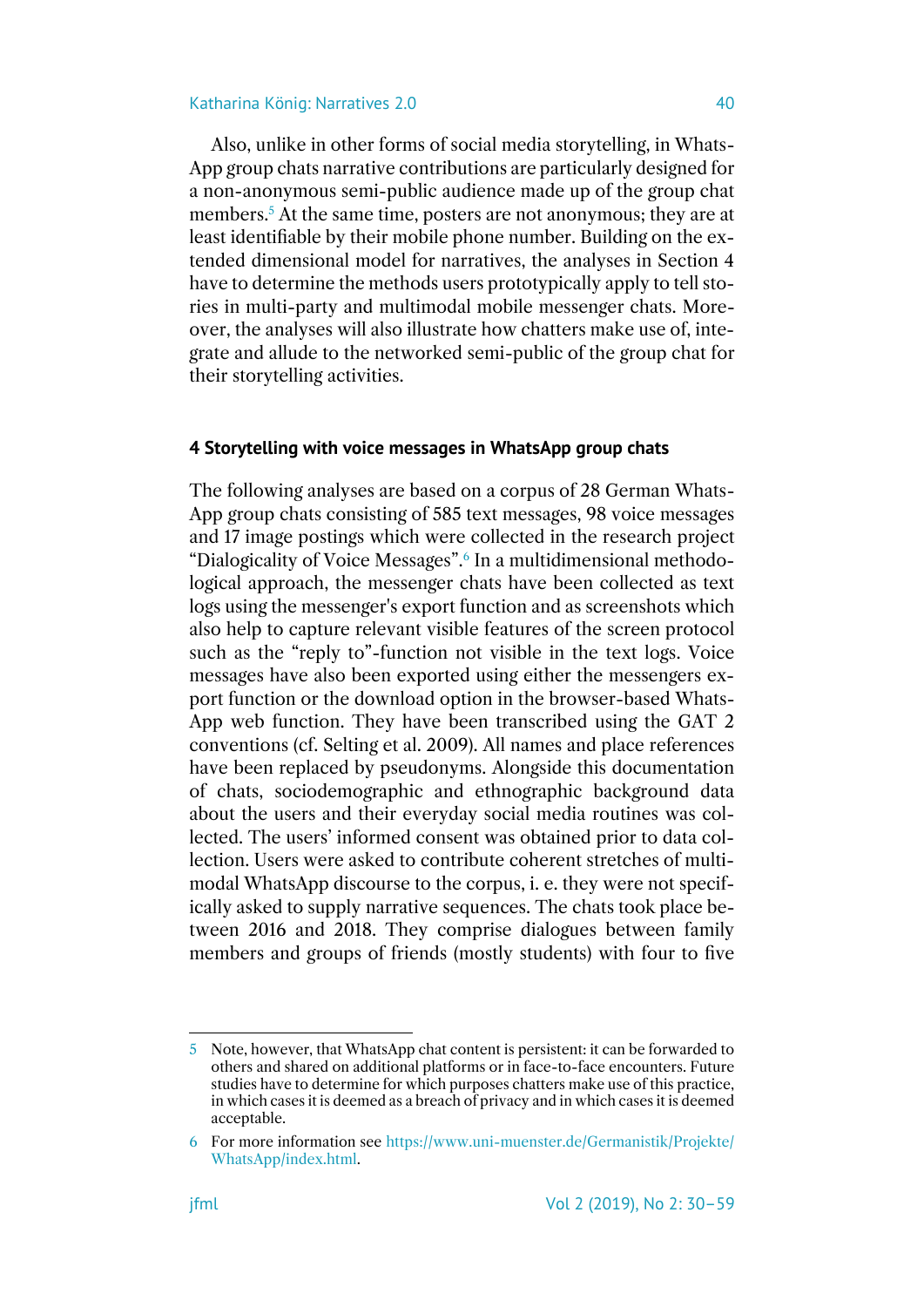group members on average. All in all, group chats with 28 different users, aged 22 to 58 years, were gathered.<sup>7</sup>

In this corpus 19 dialogues containing narratives were identified (consisting of 164 text messages, 46 voice messages and 7 image postings); this collection was analysed for the current paper. I will present two excerpts which capture the prototypical features of storytelling activities in the given collection.

4.1 Placing "big packages" in group chats

As was argued in Section 3, the continuous and quasi-synchronous exchange of messages in multi-party group chats does not offer ideal conditions for producing longer narrative sequences. The following excerpt, taken from a group chat of four female friends in their twenties, illustrates how users nevertheless manage to place narrations in mobile instant messaging. First of all, in the given collection narratives are typically placed as a posting initiating a new dialogue, i. e. a new thread of thematically-related messages.<sup>8</sup> Users thus avoid the risk of sequentially non-related contributions by other users.<sup>9</sup> Characteristically, there are no 'overlapping' or parallel activities. In posting 1, Beate (BE) starts a new dialogue unit at 01:47 am, a time at which group members were not simultaneously oriented to the messenger. It is in such a context that WhatsApp users treat their reconstruction of recent events as tellable right away. That is, they do not elicit a prompt to tell their stories, they do not ask for a 'ticket' or permission to start storytelling (cf. Sacks 1974). Second, the choice to use voice messages as a posting type also enables users to place extended single-teller narrations in messenger chats. In the given example, Beate first takes a narrative stance by posting an abstract of the event setting so far (posting #1) before switching to an audio posting to deliver a full-blown account of the following events (posting #2).

<sup>7</sup> Rather than focusing on a particular community of practice, contributors were identified using a friend-of-a-friend procedure, i. e. data were gathered among students, their friends and families willing to donate particular sequences of their everyday messenger dialogues.

<sup>8</sup> For narratives in dyadic chats, Hector (forthc.) finds a greater variability in the embeddedness of narratives. He also finds patterns in which users 'ask' for a ticket, in which other users elicit stories or in which they are embedded as second stories.

<sup>9</sup> Phenomena like split adjacency and phantom adjacency which are typical for text-based quasi-synchronous chats (cf. Beißwenger 2016; Garcia/Baker Jacobs 1999) are thus averted by design.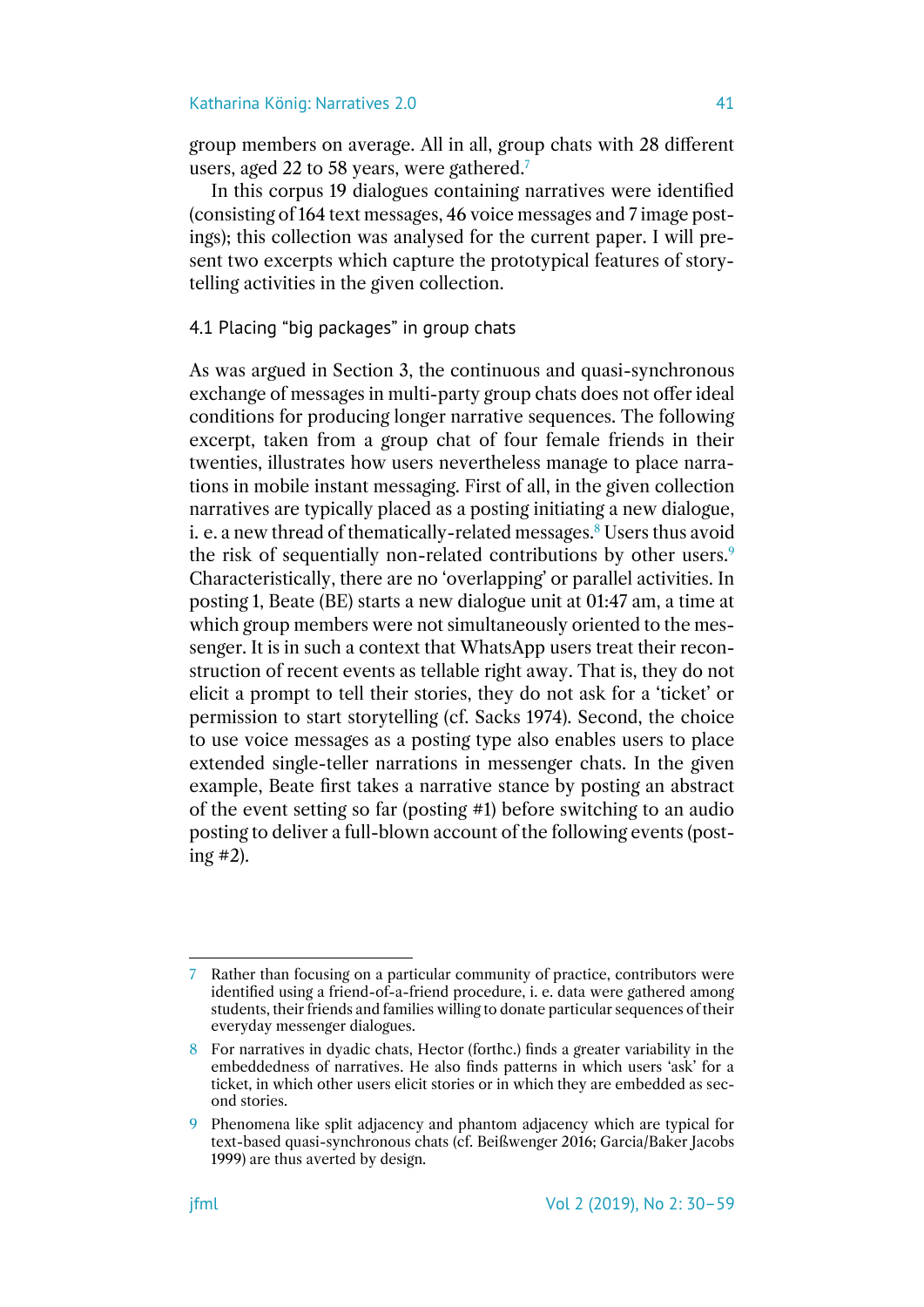# **Excerpt 1:** lost purse and keys

| 1 | ВE | 01:47 |                     | Gerade beim feiern im Amp hab ich mein Portemonnaie und mei- |
|---|----|-------|---------------------|--------------------------------------------------------------|
|   |    |       |                     | nen Schlüssel verloren <b>Auf Kr</b> k richtig geiler Abend  |
|   |    |       |                     |                                                              |
|   |    |       |                     |                                                              |
|   |    |       |                     | Lost my purse and my keys while partying at the Amp          |
| 2 | BE | 01:50 | really cool evening | Voice message duration 02:34                                 |
|   |    |       |                     |                                                              |
|   |    |       |                     | 001 AN: wir ham dann HALT-                                   |
|   |    |       |                     | we then                                                      |
|   |    |       | 002                 | $(0.2)$ geWARtet,                                            |
|   |    |       | 003                 | waited<br>bis ähm (0.1) alle WEG waren aus dem               |
|   |    |       |                     | lAden-                                                       |
|   |    |       |                     | until everyone had left the club                             |
|   |    |       | 004                 | ham den ganzen < <lachend>lAden&gt;</lachend>                |
|   |    |       |                     | durchgeSU: CHT-<br>we searched the whole club                |
|   |    |       | 005                 | und halt NACHgefragt-=                                       |
|   |    |       |                     | and asked around                                             |
|   |    |       | 006                 | =und beSCHEID gesagt-                                        |
|   |    |       |                     | and told everyone                                            |
|   |    |       | 007                 | hh aber es wurd natürlich !NICHTS!                           |
|   |    |       |                     | abgegEben:-<br>but of course nothing was returned            |
|   |    |       | []                  |                                                              |
|   |    |       | 024                 | wir ham alles durchSU: CHT-                                  |
|   |    |       |                     | we looked everywhere                                         |
|   |    |       | 025                 | und immer NACHgefra:gt-                                      |
|   |    |       | 026                 | and always asked around<br>und WAR halt nix-                 |
|   |    |       |                     | but to no avail                                              |
|   |    |       | 027                 | dann haben wir (halt) quasi gewartet                         |
|   |    |       |                     | bis de:r scheiß laden ZUmacht                                |
|   |    |       |                     | endlich,<br>then we waited until the fucking club closed     |
|   |    |       | 028                 | $^{\circ}$ hh (0.2) ((schlucken))                            |
|   |    |       |                     | ((gulping))                                                  |
|   |    |       | 029                 | und wir halt den leeren (0.1) lAden                          |
|   |    |       |                     | durchsuchen KÖNnen:-                                         |
|   |    |       | 0.30                | so that we could search the empty club<br>$AHM:-$            |
|   |    |       |                     | ehm                                                          |
|   |    |       | 031                 | (0.6) und da haben wir dann aber                             |
|   |    |       |                     | leider << h>!AUCH! nichts gefunden:->                        |
|   |    |       |                     | and unfortunately we did not find anything                   |
|   |    |       | 032                 | then either<br>dann kam irgendwann einer der da              |
|   |    |       |                     | geARbeitet hat-                                              |
|   |    |       |                     | after some time one of the employees                         |
|   |    |       |                     | approached me                                                |
|   |    |       | 033                 | hat meinen PERso gefunden?                                   |
|   |    |       | 034                 | found my ID<br>°hh also mein pErso der im portmonNAIE        |
|   |    |       |                     | war-                                                         |
|   |    |       |                     | that is my ID which had been in my purse                     |
|   |    |       | 035                 | is auf < <lachend>jeden fall&gt;</lachend>                   |
|   |    |       |                     | AUFgetau:cht?                                                |
|   |    |       |                     | has turned up                                                |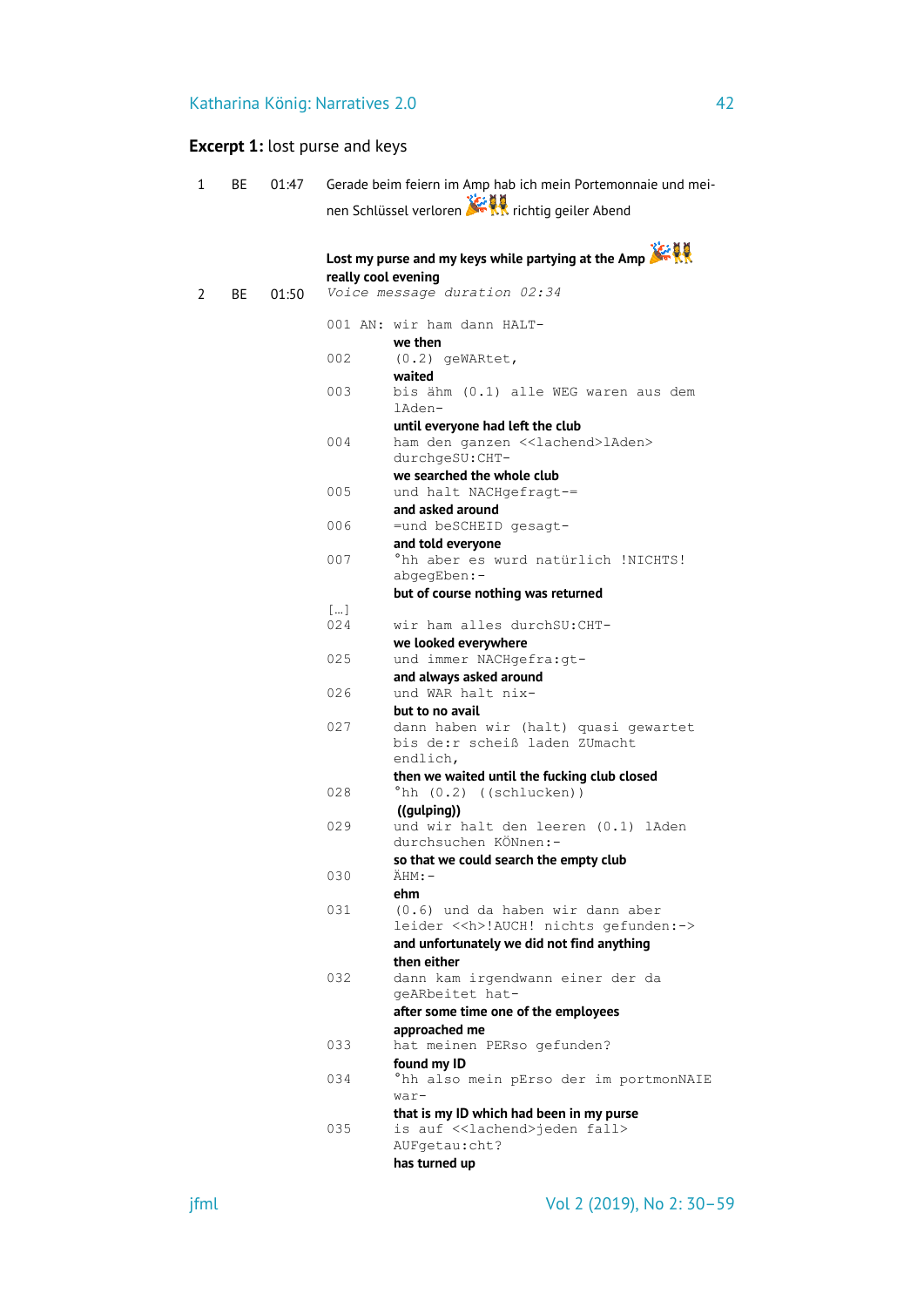| []  |                                                        |
|-----|--------------------------------------------------------|
| 060 | (1.1) also das geld ist mir jetzt auch                 |
|     | (.) richtig eGAL,                                      |
|     | I don't care about the money                           |
| 061 | (0.6) aber ähm (.) schlÜssel is halt                   |
|     | SCHEIße;                                               |
|     | but having lost my keys sucks                          |
| 062 | °hhh (vielleicht) hat ja irgendwer                     |
|     | besOffen den schlüssel eingeSTECKT;                    |
|     | maybe someone took my keys drunk                       |
| 063 | und ähm: MERKT dann morgen früh-=                      |
|     | and will realise tomorrow morning                      |
| 064 | =oh das is gar nicht MEIner;                           |
|     | oh that's not mine                                     |
| 065 | hh < <gähnend, h="">und gibt ihn</gähnend,>            |
|     | viel!LEICHT! bei der polizEI ab;>                      |
|     | and maybe returns them to the police                   |
| 066 | deshalb telefonIEr ich morgen nochmal                  |
|     | mit meinen netten freunden von der                     |
|     | polizEI::>                                             |
|     | that is why I will call my dear friends from           |
|     | the police tomorrow                                    |
| 067 | hh° < <creaky>JA;&gt;</creaky>                         |
|     | yeah                                                   |
| 068 | °hh<br>< <creaky>war auf jeden fall ein</creaky>       |
|     | schöner Abend>;=ne?                                    |
|     | it was a really nice evening anyway, right?            |
| 069 | < <t>hat sich richtig geLOHNT;&gt;</t>                 |
|     | it really was worth it                                 |
| 070 | (0.6) ordentlich auf die KACke                         |
|     | qehauen:;                                              |
|     | really had a blast                                     |
| 071 | °h ACHTzig euro-                                       |
|     | eighty euros                                           |
| 072 | wat SOLLS;                                             |
|     | why do I care?                                         |
| 073 | (0.5) SCH: LÜSsel no hinterhErgeworfen-                |
|     | throwing the keys away                                 |
| 074 | °hh < <verstellt>alles RAUS;&gt;<br/>(0.3)</verstellt> |
|     | everything must go                                     |
| 075 | h° ((schnalzen)) gute nAcht ihr süßen                  |
|     | SCH:ÄTzis-                                             |
|     | good night you sweet darlings                          |
| 076 | $(0.1)$ SCHM: ATzi: $s-$                               |
|     | kisses                                                 |
| 077 | °hh qut dass ihr: ((schlucken)) brav                   |
|     | zu hause SITZT-=                                       |
|     | how good that you sit at home well-behaved             |
| 078 | =und HAUSarbeiten schreibt-                            |
|     | writing your papers                                    |
| 079 | und nach INdien jette:t-                               |
|     | that you are jetting to India                          |
| 080 | °h und äh morgen früh ARbeiten mü:sst-                 |
|     | and have to work tomorrow morning                      |
| 081 | und SCHLAfen geh:t-                                    |
|     | and that you go to sleep                               |
| 082 | (0.3) un:d nicht FEIern geh:t-                         |
|     | and don't go partying                                  |
| 083 | mItten in der WOche:-                                  |
|     | in the middle of the week                              |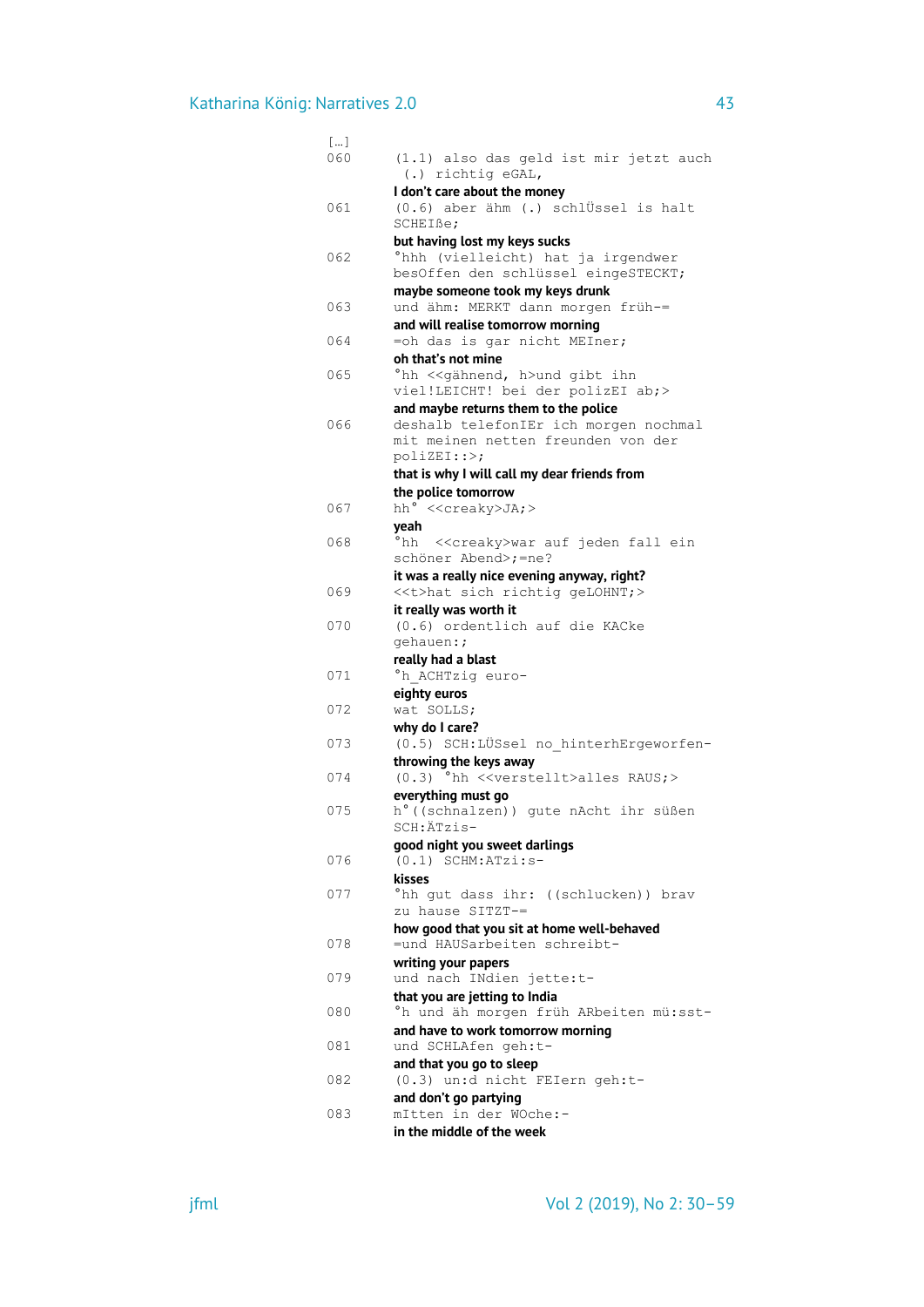|    |    |       | 084<br>das ist die < <creaky>STRAfe dafü::r;&gt;</creaky>                             |
|----|----|-------|---------------------------------------------------------------------------------------|
|    |    |       | that is my rightful punishment                                                        |
|    |    |       | 085<br>hh wer geht denn auch schon dIEnstags                                          |
|    |    |       | FEIern;                                                                               |
|    |    |       | who goes to a party on Tuesday anyway                                                 |
|    |    |       | 086<br>(1.5)                                                                          |
|    |    |       |                                                                                       |
| 3  | IS | 04:05 | Ach fuck                                                                              |
|    |    |       | Oh fuck $\Box$                                                                        |
| 4  | IS | 04:05 | Hoffe du fährst mit dem Rad ohne Licht zu deinen Freunden von                         |
|    |    |       |                                                                                       |
|    |    |       | der Polizei                                                                           |
|    |    |       | I hope you take your bike without lights to your dear friends from                    |
|    |    |       | the police                                                                            |
| 5  | IS | 04:06 | Wer war denn mit?                                                                     |
|    |    |       | Who was with you?                                                                     |
| 6  | JA | 06:56 | Oh nein :/ wie blöd!                                                                  |
|    |    |       | Oh no :/ how awful                                                                    |
| 7  | JA | 06:57 | Vor allem was wollen die mit Schlüsseln?!                                             |
|    |    |       | After all what do they want with the keys?                                            |
| 8  | JA | 06:58 | Jaafuck ey. Teuerlicher Abend                                                         |
|    |    |       | Yeah fuck ey. Expensive evening                                                       |
| 9  | BE | 08:25 | Ja versteh ich auch nicht                                                             |
|    |    |       | Yeah I don't understand either                                                        |
| 10 | ВE | 08:35 | Gut angekommen Isi?                                                                   |
|    |    |       | Are you there yet Isi?                                                                |
| 11 | ΝI | 09:57 | Ach kacke! Zum glück hast du deinen perso. Hoffentlich gibt echt                      |
|    |    |       | أَمْيَعْ أَمْيَعْ أَمْيَةً لَمْ<br>noch jemand den schlüssel ab. Blööööd <sup>(</sup> |
|    |    |       | Ah shit! Fortunately you have your ID. Hopefully someone returns                      |
|    |    |       | the keys. Awwwwwful and and and                                                       |
|    |    |       |                                                                                       |

Beate uses a voice message to give a complete and linear narrative account of the events which unfolded after she discovered that she had lost her purse and her apartment keys. While some narrations are first announced with a preceding text message (such as in the given excerpt), users usually do not chunk the narrative core, $10$ which in itself is characterised as a temporally emergent structure. In just one audio posting, she presents the complicating actions (searching for the missing objects, finding her ID), a resolution (she plans to contact the police) and a coda containing a lesson to be learned from her experience (one should not party on a Tuesday). Although it would have been technically possible to stop recording after each of these story units to enable recipient reactions, Whats-App users typically present voice message narrations in a closed-off format. The lengths of the audio postings in the given collection range from 20 seconds to 2.5 minutes, with a mean length of 49.5 seconds. So, the actual telling of the story is a monologic act by a

<sup>10</sup> This is also the case for narratives in dyadic WhatsApp chats, see Hector (forthc.).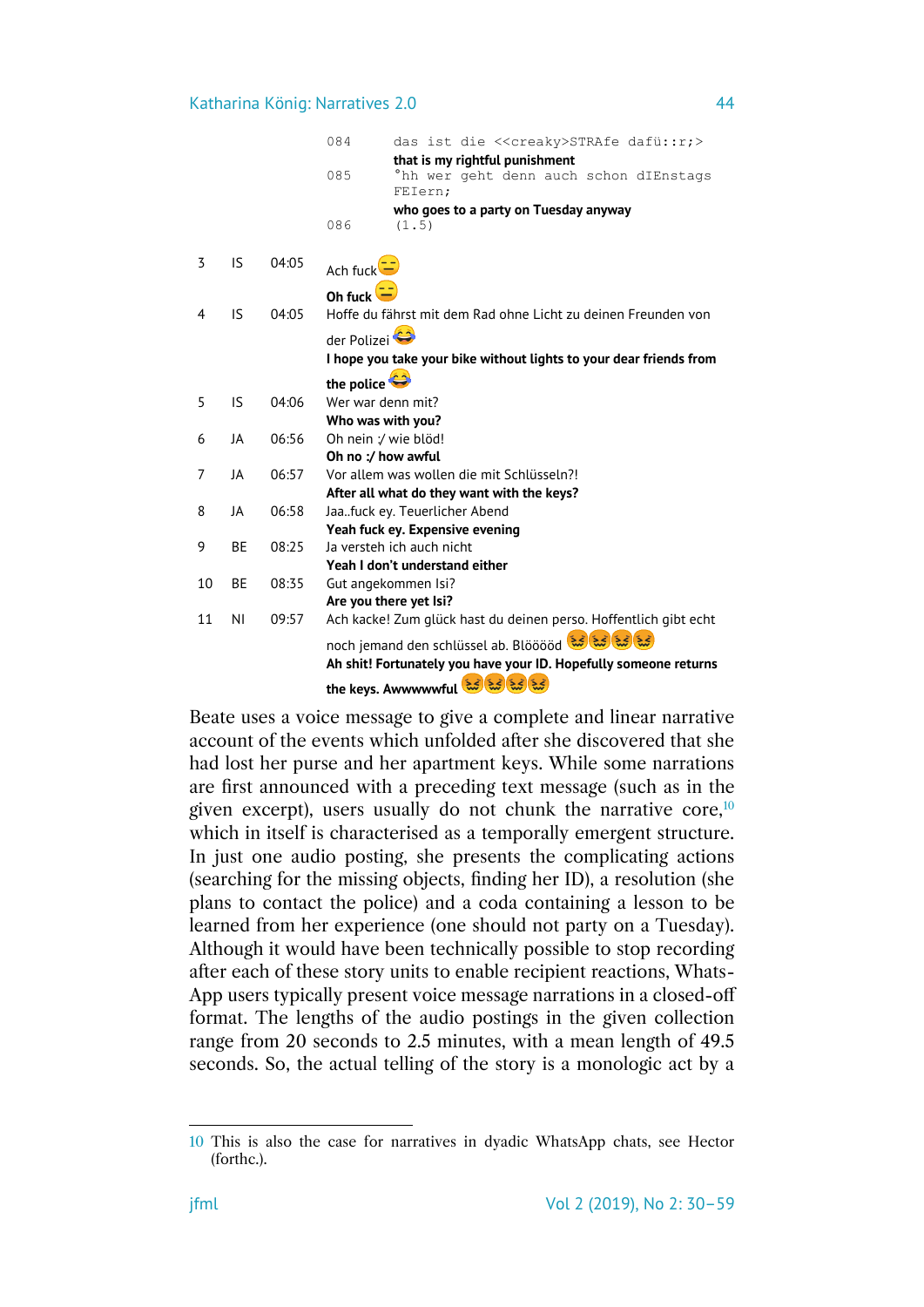single teller who hinders others from influencing the story's trajectory. By choosing not to split the story into several postings, tellers can present a complete account of the event structure and their evaluation. The narration is interspersed with various explicit and implicit evaluations exhibiting a fluctuating evaluative stance. While Beate starts off by relating the events in a serious tone, she later switches to a more humorous and ironic stance (indicated by various cues like shifts in pitch and voice quality, use of vulgarism).

In terms of tellability, we can see parallels to narrations found on platforms like Twitter and Facebook: WhatsApp group chats are treated as sites where personal experiences (be they positive or selfdeprecating) can be shared with others. In this way, users present performances of themselves; they position themselves in these narrative accounts and thus construct personal identities. Also, all of the events related in the collection can be characterised as rather recent events which happened only a few days or even minutes before their narrative reconstruction in the group chats and which are still unfolding – like in the given excerpt in which Beate has not yet determined what happened to her purse and her keys. These breaking news stories reduce the temporal distance between the taleworld and the telling world (cf. Georgakopoulou 2013). Recipients are thus invited to take part in the teller's experiences as they emerge despite being in different locations.

Concerning the narrative dimension of publicness, the excerpt exhibits two features characteristic of multimodal storytelling in WhatsApp group chats: First, the narration itself is explicitly designed to address all members of the group. While there are no forms of address at the posting's beginning, Beate closes her story by referring to her friends as "SCH:ÄTzis" (075, the diminutive plural form of *Schatz* 'sweetheart'), which expresses closeness and familiarity (cf. Günthner/Zhu 2015). She then enumerates activities that she knows the other group members did instead of partying (writing a paper, going to work, flying to India) and thus connects her experience with the other group members.

Second, the recipients' reactions in this excerpt are characteristic in their design: They are typically cast in text messages rather than in audio postings. Moreover, they assess or evaluate the narrated events with rather conventionalised and similar expressions. All group members contextualise their evaluative stances with swearing interjections ("ach fuck", #3, "fuck ey", #8, "Ach kacke!", #11). Responses to selfie postings exhibit similar patterns; they are referred to as "ritual appreciation" (cf. Georgakopoulou 2016), i. e. generic ways of displaying one's alignment with the first-poster's stance. What is also striking is that the users do not react to one another; rather, their postings are designed as responses to the initial story.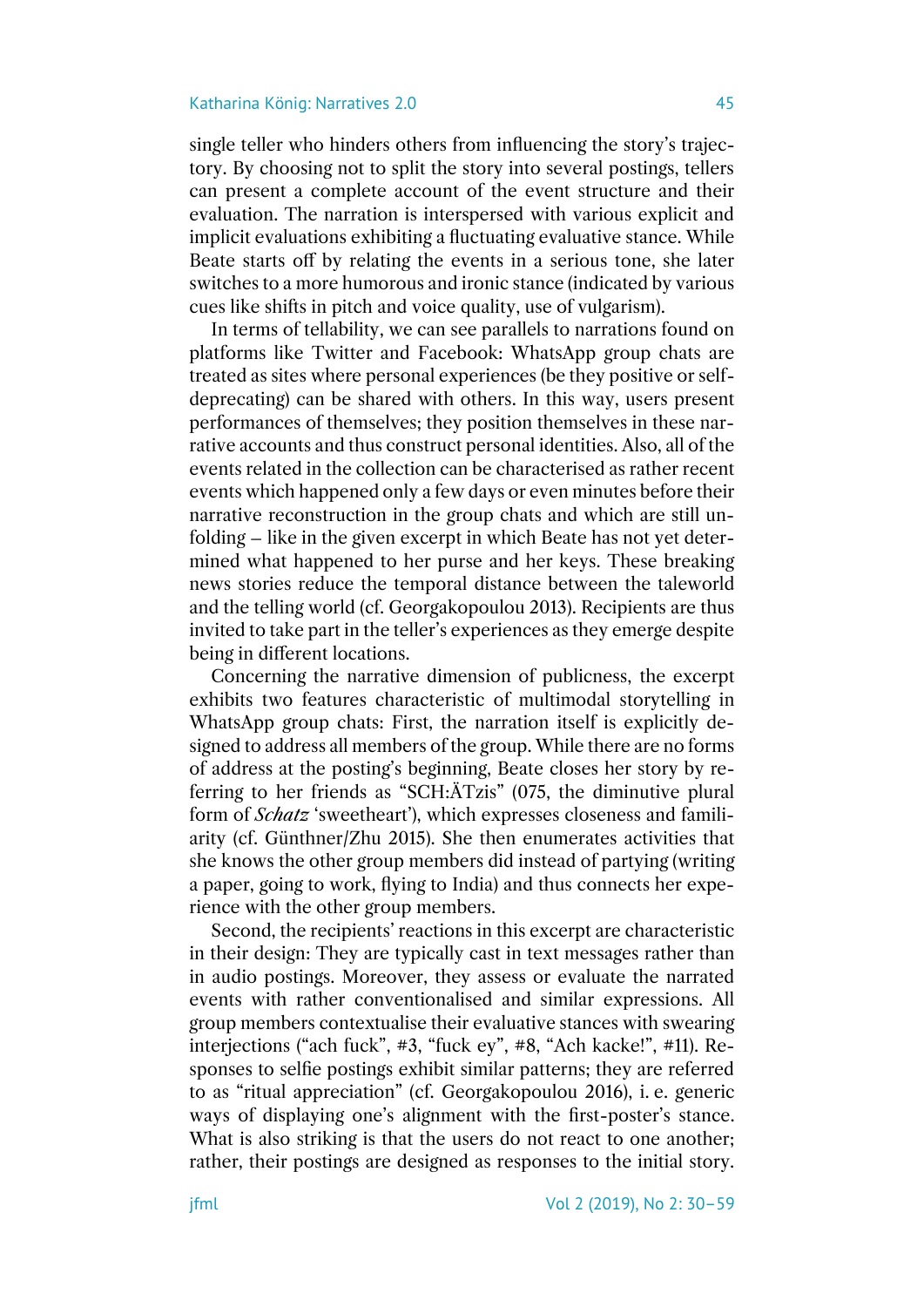Even though there are postings which could have been expanded upon by Beate (a humorous fictionalisation of future events in #4, a follow-up question in #5), she does not develop the story further. Instead, she displays her general irritation (her response to posting #7) before she initiates a change of subject by addressing Isi with a question not related to her story. It is a general tendency for narrations in the given collection to not develop into rather extended follow-up sequences. This again highlights the fact that multimodal storytelling in group chats constitutes a rather confined activity which is set off from the more chat-like or conversational to and fro of messaging.

Note that all group members respond to Beate's story, even though they basically express the same affiliative stances, even though some time has passed since Beate's original postings and – as is the case of Nina's posting #11 – even though Beate has already moved on to another thematic strand. This points to the particular function of storytelling in the controlled semi-publicness of group chats: Users do more than just inform other group members about what happened in their lives; they share their perspective and their interpretation of their everyday experiences with a particular preset group of people, thus treating them as friends and re-establishing the sociality of a friendship. This 'sharing' framework explains why recipients post similar responses even if they are repetitive in form and content. In this controlled public, they reaffirm that they all hold the same views.

While the analysis of the group chat story in excerpt 1 can make use of Ochs and Capp's (2001) narrative dimensions (tellability is treated as a given, the story is not embedded in an ongoing interaction but constitutes the first move, a single teller reconstructs a personal experience in a linear order and takes various evaluative stances towards the event), it cannot fully grasp all the choices or resources that tellers in social media can exploit for their communicative purposes. The overall aim of the dimensional modelling of narratives was to give an account of the varying parameters that conversational narratives exhibit. Social media afford new "narrative possibilities" (Ochs/Capps 2001: 20) and the dimensions of publicness, multimodality and sequencing help to capture these additional possibilities of story design. In excerpt 1, Beate sequences her story into two units: She first posts a rather short abstract before relating the events in more detail with a separate posting. For this, she modeswitches from a text to an audio posting; subsequently, the other group members respond with text messages. The story and its subsequent responses thus constitute a "transmodal interaction" (Androutsopoulos/Staehr 2018). Moreover, Beate chooses a particular audience by posting her messages in the semi-public chat with her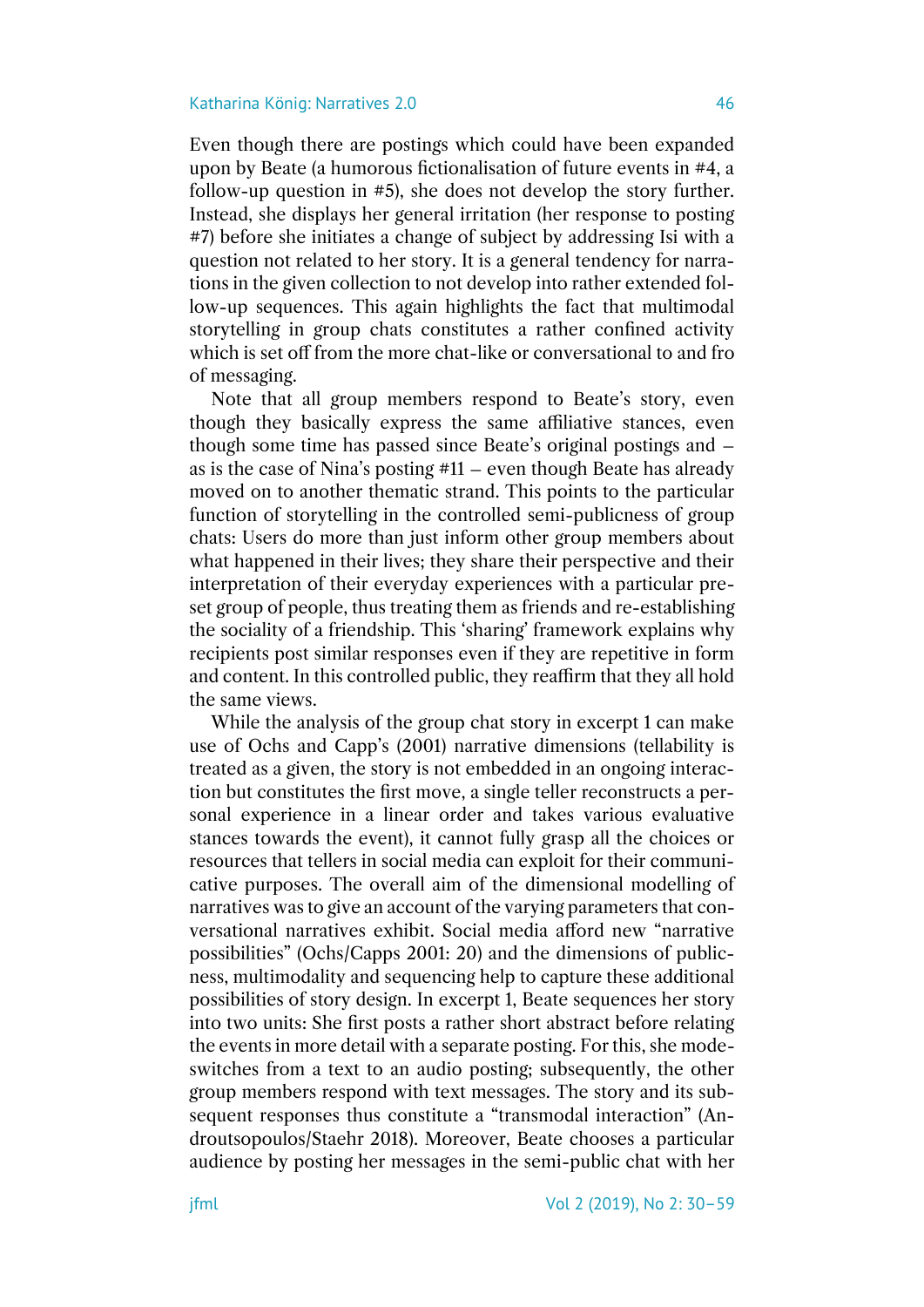friends making an affiliative reaction by all of them relevant. While all of the other group chat members take on the role the role of recipients rather than co-tellers, the following analysis will further explore how group chat members can take on different participant roles.

# 4.1 Managing participation roles

The previous analyses have demonstrated that the prototype of storytelling with voice messages in group chats is based on recent personal experiences; it is related by a single teller as an initial, sequentially non-embedded and linearly organised "big package" story (in a single voice message sometimes introduced by a text message containing an abstract); other group members document their affiliative evaluative stances in rather conventionalised text message responses in the semi-public group space. The following excerpt, taken from the same group chat, illustrates that other forms of participation are possible. In this case, the "deviation" from the prototypical structure can be explained by the story itself, which identifies the group member Isi as an object of playful ridicule.

Again, Beate's narration is the initial, non-embedded posting in a new dialogue. It specifically addresses all group members (001) and relates recent events as tellable objects (she has just arrived in Munich and reconstructs her activities and the thoughts she had on her journey there). However, the narrative's trajectory differs from the prototype particularly with regard to its multimodal design and the participant roles of teller, recipient and audience.

# **Excerpt 2:** Isi is the "Sams"

| $\mathbf{1}$ | BE 15:31 |     | Voice message duration: 00:52                    |
|--------------|----------|-----|--------------------------------------------------|
|              |          |     | 001 BE: ello ihr SÜße:::n-                       |
|              |          |     | ello sweethearts                                 |
|              |          | 002 | ich bin gerade in MUnich angekommen              |
|              |          |     | beim prImmu:s-                                   |
|              |          |     | I have just arrived in MUnich at the             |
|              |          |     | prlmmu:s-                                        |
|              |          | 003 | hh mache später ein << h>video von der           |
|              |          |     | $UNterkun:ft->$                                  |
|              |          |     | I will send a video of my accommodation later    |
|              |          | 004 | und kurz muss ich erZÄHlen,                      |
|              |          |     | I have to tell shortly                           |
|              |          | 005 | hh auf der < <lachend>he HINfahrt,&gt;</lachend> |
|              |          |     | on my way in                                     |
|              |          | 006 | 'h <:- > > hab ich das SAMS gehört,              |
|              |          |     | <b>I listened to the Sams</b>                    |
|              |          | 007 | < <lachend>hh°he 'h&gt;</lachend>                |
|              |          |     | ((laughing))                                     |
|              |          | 008 | $(0.3)$ und musste mich m:eqa                    |
|              |          |     | kaPUTTlachen die ganze zei:t,>                   |
|              |          |     | and was laughing really hard all the time        |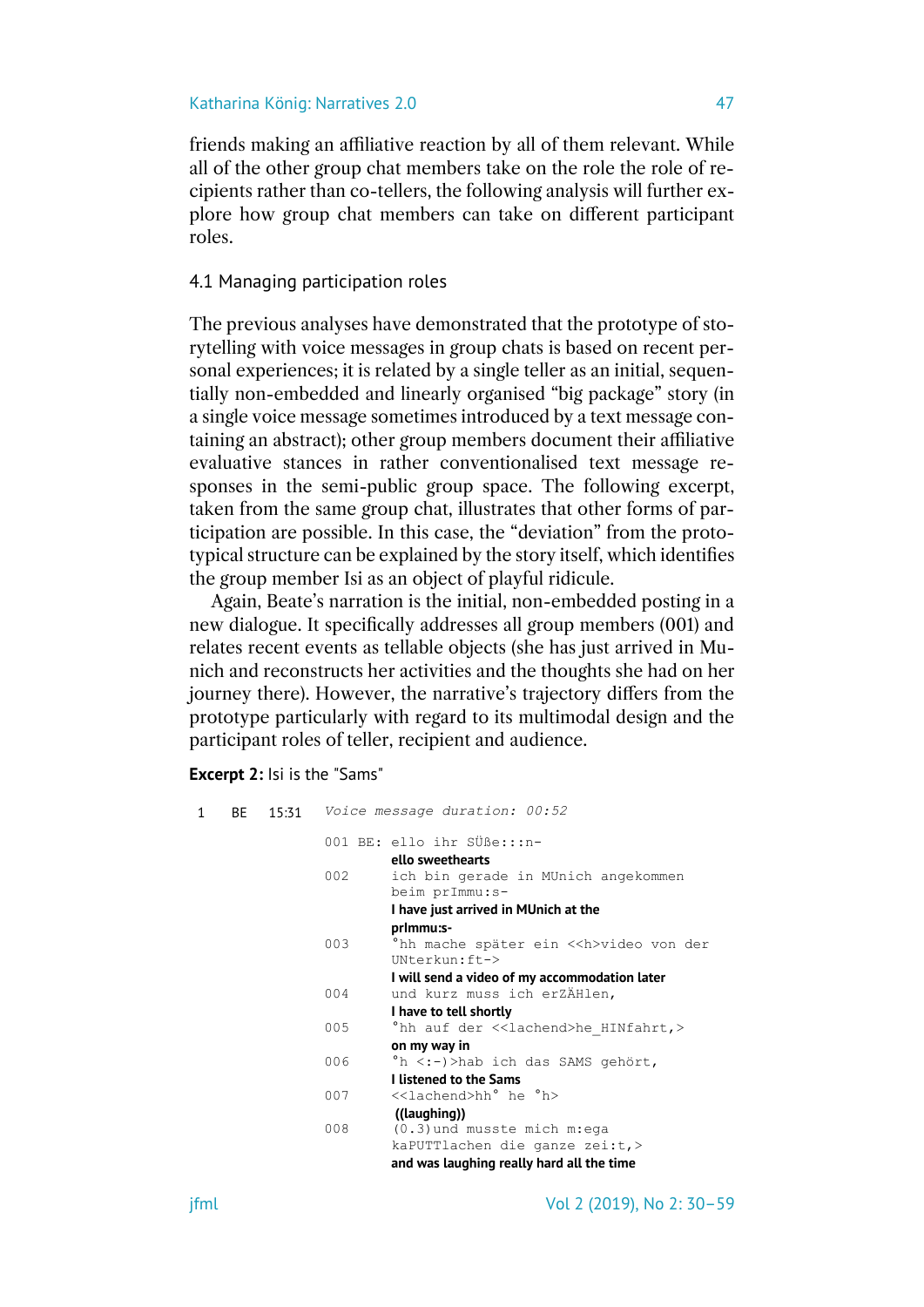|   |     |       | 009 | dass ich mittlerweile schon so n<br>bisschen an mir ZWEIfle:,                                                               |
|---|-----|-------|-----|-----------------------------------------------------------------------------------------------------------------------------|
|   |     |       | 010 | so that I now question myself<br>$(0.1)$ aber $(0.1)$ ich find halt das<br>sind auch so witze für er <sub>1</sub> WACHsene; |
|   |     |       |     | but I think the jokes are suitable for adults,                                                                              |
|   |     |       | 011 | too                                                                                                                         |
|   |     |       |     | das ist gar kein kInder (0.1) BUCH;<br>it is no children's book                                                             |
|   |     |       | 012 | (0.3) EIgentlich;                                                                                                           |
|   |     |       |     | actually                                                                                                                    |
|   |     |       | 013 | °hhh < <f>auf JEden fall,</f>                                                                                               |
|   |     |       | 014 | anyway<br>sagen dIE: (0.1) NÄMlich,                                                                                         |
|   |     |       |     | they say                                                                                                                    |
|   |     |       | 015 | <sup>o</sup> h sagt das < <lachend>SAMS immer,&gt;</lachend>                                                                |
|   |     |       |     | the Sams always says,                                                                                                       |
|   |     |       | 016 | °hh es hat aus versehen alles<br>< <lachend>AUFgegessen,&gt;</lachend>                                                      |
|   |     |       |     | that it accidentally ate everything                                                                                         |
|   |     |       | 017 | °hh <<:−)>und dann ist mir                                                                                                  |
|   |     |       |     | $EINGefallen, =$                                                                                                            |
|   |     |       |     | and then I realised                                                                                                         |
|   |     |       | 018 | =dass die Isi das SAMS is;<br>that Isi is the Sams                                                                          |
|   |     |       | 019 | weil die ja auch aus versehen meinen                                                                                        |
|   |     |       |     | MÜSliriegel Aufisst-                                                                                                        |
|   |     |       |     | because she accidentally eats my cereal bars                                                                                |
|   |     |       | 020 | und anscheinend schon diverse ANdere<br>sachen-                                                                             |
|   |     |       |     | and apparently many other things as well                                                                                    |
|   |     |       | 021 | ich hoffe nicht äh: den FENstergriff-=                                                                                      |
|   |     |       |     | I hope she did not eat the window handle                                                                                    |
|   |     |       | 022 | =wie das SAMS-                                                                                                              |
|   |     |       | 023 | like the Sams                                                                                                               |
|   |     |       |     | oder aus versehen die anzüge oder so<br>von (0.2) JENnybär-                                                                 |
|   |     |       |     | or Jennybear's suits by accident                                                                                            |
|   |     |       | 024 | oder: (0.2) <sup>o</sup> h STEfan oder so;                                                                                  |
|   |     |       |     | or Stefan or something like that;                                                                                           |
|   |     |       | 025 | °h naja das wollt ich nur kurz<br><<:-)>MITteilen;>                                                                         |
|   |     |       |     | anyways I just wanted to impart that                                                                                        |
| 2 | IS. | 15:36 |     | Voice message duration: 00:21                                                                                               |
|   |     |       |     | 001 IS: (0.6) JA:;                                                                                                          |
|   |     |       |     | veah                                                                                                                        |
|   |     |       | 002 | voll GEIL;                                                                                                                  |
|   |     |       | 003 | totally cool                                                                                                                |
|   |     |       |     | ich hab ja AUCH-<br>I also have                                                                                             |
|   |     |       | 004 | naja ROtes haar nich,                                                                                                       |
|   |     |       |     | well I don't have red hair                                                                                                  |
|   |     |       | 005 | aber auch BLOND-                                                                                                            |
|   |     |       |     | but also blond                                                                                                              |

006 und °h auch SOMmersprossen wie das sAms,

# **and also freckles like the Sams**<br>007 <<creakv>das sind auch

007 <<creaky>das sind auch alles WUNSCHpunkte nämlich,>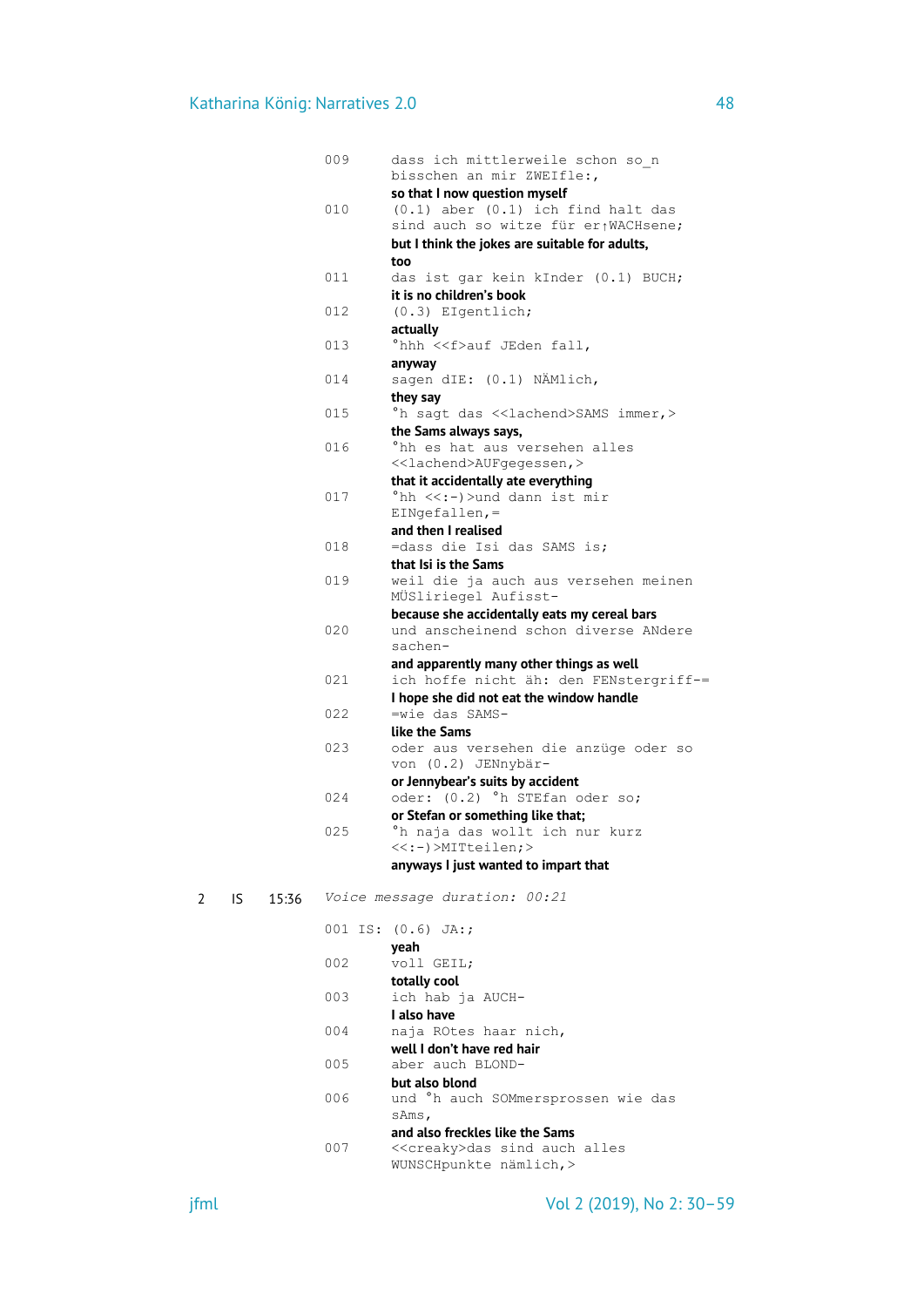|    |           |       |                   | all of them also are wishing spots                             |
|----|-----------|-------|-------------------|----------------------------------------------------------------|
|    |           |       | 008               | °h und ich pass eigentlich au nur                              |
|    |           |       |                   | in nen TAUcheranzug-                                           |
|    |           |       |                   | and a diving suit is the only thing that I fit in to           |
|    |           |       | 009               | und alles < <creaky>andere PLATZT bei</creaky>                 |
|    |           |       |                   | mI:ir:                                                         |
|    |           |       | 010               | and everything else I wear bursts                              |
|    |           |       |                   | (0.3) ich hab AUCH immer das sams sehr                         |
|    |           |       |                   | gern gehört;<br>I have also always liked to listen to the Sams |
|    |           |       | 011               | jetzt << behaucht>weiß ich> auch waRUM;                        |
|    |           |       |                   | and now I know why                                             |
|    |           |       | 012               | (0.3) ich hatte immer ne ausrede für                           |
|    |           |       |                   | meinen ähm überdrehten <sub>1</sub> ESsenskonsum;              |
|    |           |       |                   | I have always had an excuse for my excessive                   |
|    |           |       |                   | food consumption                                               |
|    |           |       | 013               | he he-                                                         |
|    |           |       |                   | ((laughter))                                                   |
|    |           |       | 014               | (0.4)                                                          |
| 3  | JA        | 15:37 | Primmus           |                                                                |
| 4  | JA        | 15:37 |                   | Süß dass du das Sams gehört hast                               |
|    |           |       |                   |                                                                |
|    |           |       |                   | How sweet that you listened to the Sams                        |
| 5  | JA        | 15:39 | <b>Franz Sams</b> |                                                                |
| 6  | <b>BE</b> | 15:39 |                   | Ab in den Taucheranzug                                         |
|    |           |       |                   | Off into the diving suit                                       |
| 7  | JA        | 15:39 | Framz             |                                                                |
| 8  | IS        | 15:40 | <b>Frams</b>      |                                                                |
| 9  | IA        | 15:40 | Gefällt           |                                                                |
|    |           |       | Like              |                                                                |
| 10 | ΝI        | 15:43 | Das Frams         |                                                                |
|    |           |       | <b>The Frams</b>  |                                                                |
| 11 | ΝI        | 15:43 | Love it           |                                                                |

In her story Beate identifies the group member Isi as the Sams, a fictional character from a German children's books series known to be impudent and hoggish. Framing this identification as humorous with smile voice and various bursts of laughter, she takes a *laughing at*stance to Isi, identifying her as the butt of the other users' laughter (cf. Glenn 2003; König 2019b). However, Isi changes this possible trajectory before the other two group members react to Beate's story posting. Unlike in excerpt 1, Isi chooses the same modality or posting type for her response. In her voice message she comments on Beate's taleworld thoughts by accepting her joke and even elaborating on it – turning it into a playful fictionalisation (cf. Kotthoff 2009) contextualised by various prosodic resources (creaky voice, lengthening, pitch jumps). Taking on Beate's mocking remarks, Isi keys the sequence in a *laughing-with* frame. So, rather than closing off the initial narration by posting a conventionalised text, as is prototypically the case, Isi expands the storyline, treating it as potentially open-ended. Jana continues Beate's and Isi's playful banter; she refers to Isi by her nickname *Franz* and the character's name *Sams*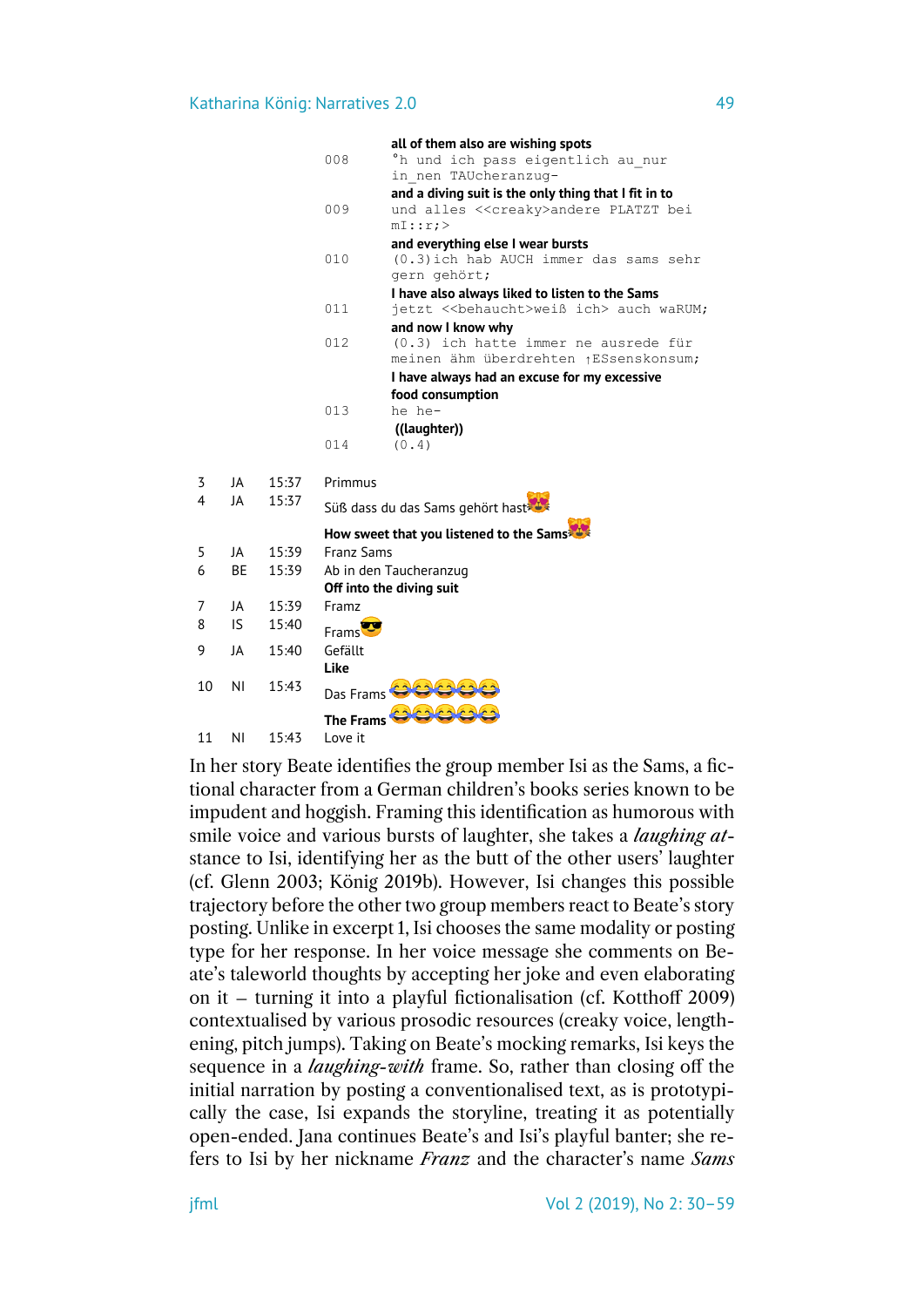(#5), and later blends the names to create *Frams* (#7). This spontaneous wordplay is mirrored by Isi (#8) and Nina (#10). Their verbal comments "gefällt" ('like', #9) and "Love it" (#11) constitute conventionalised methods of "ritualised appreciation" reminiscent of other forms of approval in social media such as Facebook's like-button (cf. Marx 2018). Moreover, they close the fictionalisation's trajectory.

Beate's story clearly focusses on Isi, however, she nevertheless chooses to post it in the semi-public group chat thereby treating the story as relevant or tellable to all group members (who are addressed collectively at the beginning of the posting). It would have been possible for Isi to relate her response in a dyadic chat with Beate. Yet, she also chooses the group chat as the site in which she comments on her likeness with the Sams with Jana and Nina as the audience of this exchange. Thus, the semi-publicness of the group chat is chosen as the configuration under which their story telling can take place. Moreover, this excerpt documents an instance in which the boundaries between teller, audience and recipient are blurred by the collaborative effort of all group members: Isi, Jana and Nina do not simply affiliate with the initial teller's stance by posting short and ritualised comments. Thus, their responses do not accord with the participant roles of recipient or audience. Rather, Isi and Jana assume co-tellership by establishing and expanding a playful fictional framework. Beate's comment in #6, a response to Isi's voice message #2, explicitly affirms this participant status. Nina, on the other hand, positions herself as a recipient of the story by appreciating its humorous outcome. In contrast to her response in the first excerpt, here she does not comment on the initial story posting but on its following trajectory. She thus takes a metareflexive stance towards the storytelling activity (cf. De Fina 2016). Even though WhatsApp group chats do not afford narratives in the same way as platforms like Twitter and Facebook do, this example illustrates that it is nevertheless possible to bring about storytelling collaboratively in multimodal mobile messaging – even if a dialogue is comprised of only a few individual postings.

Just like in face-to-face encounters, the collaborative activity of playful fictionalisation in WhatsApp group chats is essential for reaffirming the group's identity and sociality as a close-knit group of friends who share a sense of humour. Even though the story in the first posting only concerns Isi, Beate treats her experience as relevant and tellable to the whole group. As this activity might comprise *laughing at*-stances, which can be too sensitive to post on platforms like Facebook, group chats with a controllable selection of members can offer a more regulated audience selection. The stories are thus treated as intimate activities which are only shared between the members of the group.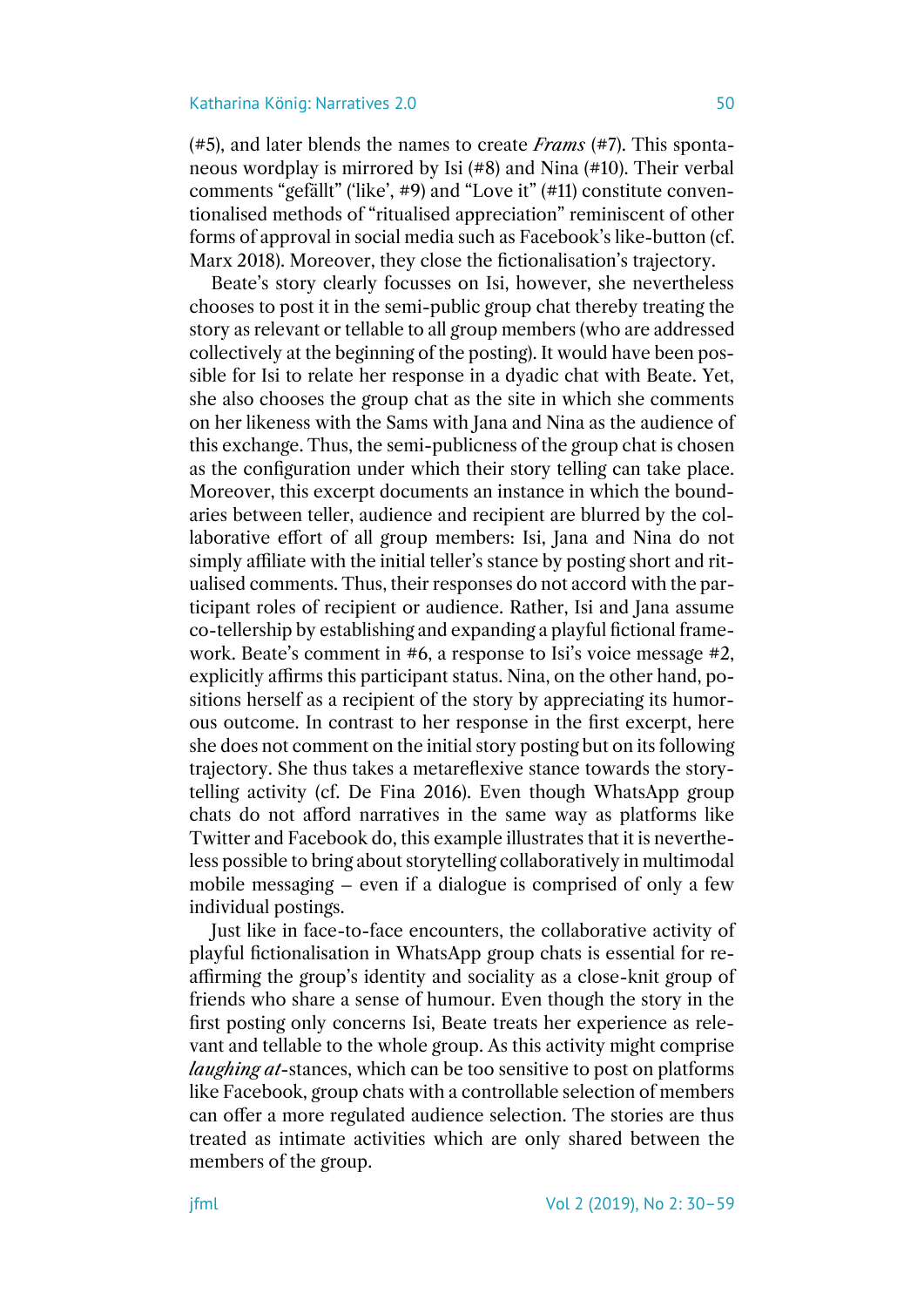# **5 Conclusion: Stories in a controlled publicness**

Mobile messenger chats like WhatsApp are said to favour rather short and often chunked contributions (cf. Imo 2015; König 2015, 2019a; Wyss/Hug 2016). Thus, reconstructing an event structure and relating one's own evaluative stance towards it in the continuous flow of multi-party messaging can be a challenging communicative endeavour. Yet, the foregoing analyses of a corpus of multimodal WhatsApp group chats illustrate that digitised storytelling is indeed part of its users' communicative repertoire. Voice messaging lies at the heart of this practice as audio postings allow users to contribute extended but still easy to produce narrations.

Many of the stories' features can be characterised with Ochs and Capp's narrative dimensions: Prototypically, they involve single tellers who choose to place their stories in contexts where there is no continuous exchange of messages between several users. Despite their placement in a chat interface designed for a dialogic exchange, tellers usually do not elicit story prompts or use other methods for negotiating tellership or tellability.<sup>11</sup> Rather, in group chats stories are routinely embedded as first actions which have not been made relevant by the foregoing context. Events are prototypically reconstructed in a linear order but tellers can take varying stances even within a single posting.

However, tellers have more "narrative possibilities" which they can make use of in mobile messaging: Users have to choose in which posting type (multimodality) and in how many postings (sequencing) they want to reconstruct their personal experiences. In the given collection, stories can be preceded by a text message containing an abstract, yet the core structural components are realised in an audio posting. While many social media platforms favour rather small story formats, voice message stories are presented as "big packages" in terms of the audio posting's length. Tellers relate their story in a single extended audio posting, which precludes others from changing the story's trajectory. What is small, however, is the sequencing of responses to these stories: Users regularly reply with repetitive and ritualised expressions to contextualise an affiliative stance – often without reacting to one another. Only in particular settings (e. g. one of the group members is primarily addressed) do we find a continuation of the story.<sup>12</sup> So rather than working in the service of other

<sup>11</sup> Note, however, that in dyadic chats, Hector (forthc.) finds grater variability concerning the embeddedness of stories.

<sup>12</sup> Again, there is greater variability in dyadic chats: Here, Hector (fortc.) also found second stories as a possible response format.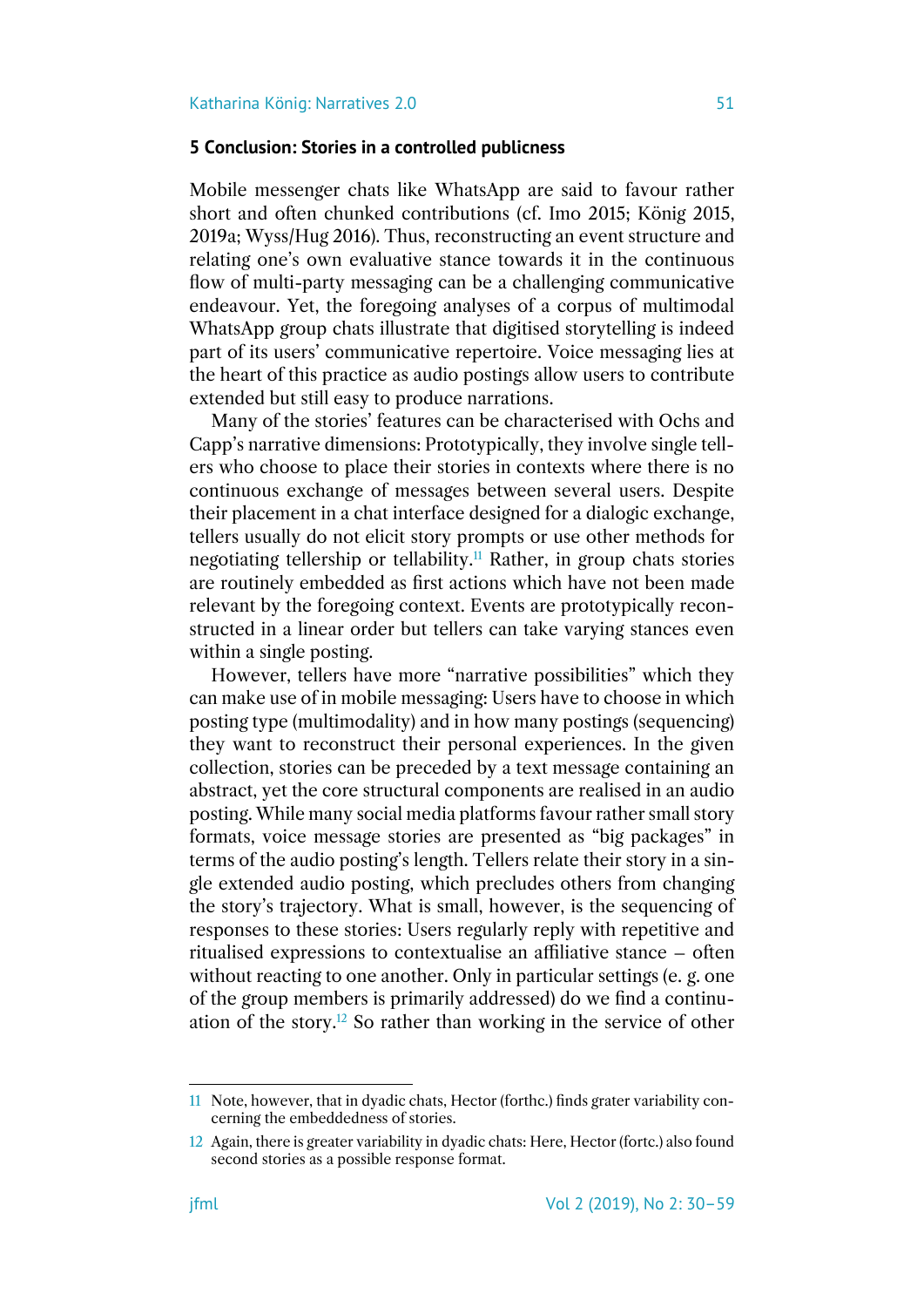actions (such as explanations, examples, arguments etc.), it is the activity of telling a story that is the focus of chatters.

Moreover, users can choose the degree of publicness their narrative accounts should have. Stories can be posted in dyadic chats or group chats to a non-anonymous audience ore on other platforms like Facebook or Twitter which enable a more public discourse. Practices of addressing users individually or collectively also play an important role in managing audience participation. At the same time the fact that users only share their immediate experiences in the controlled semi-public of a group chat can index intimacy. Storytelling in group chats thus becomes an essential a tool for building and sustaining the group's sociality.

The linguistic forms used by WhatsApp chatters to relate their personal experiences are reminiscent of oral storytelling in face-toface interactions. Users do not develop completely new narrative genres in mobile messenger chats; instead, they transfer preestablished linguistic patterns of storytelling and reconfigure them according to the messenger's affordances (cf. Herring 2013). While various studies in the emerging field of digital narratology have pointed out that social media prioritise episodic, non-linear and open-ended narrative accounts, the small stories paradigm should not be the only heuristic net to be cast over the broad range of narrative practices in computer-mediated discourse. Particularly in the case of voice messages in group chats, users have adopted a posting format for recounting linearly organised "big package" narrations in mobile messaging. Rather than focussing on just one default narrative format, a multidimensional perspective that can capture the various facets of social media storytelling should be developed. Indeed, Ochs and Capps' (2001) account of everyday oral storytelling, with its dimensions of tellability, tellership, embeddedness, linearity and moral stance, has proved to be applicable to the analysis of digitised messenger dialogues. However, the analysis also shows that a focus on these five dimensions does not cover all the aspects which are relevant for characterising and distinguishing the different narrative configurations in social media storytelling. Expanding the model to include the dimensions of publicness, multimodality and sequencing can help to work out the characteristics more adequately. Table 1 exemplifies the typical parameters on both ends of the respective continuum.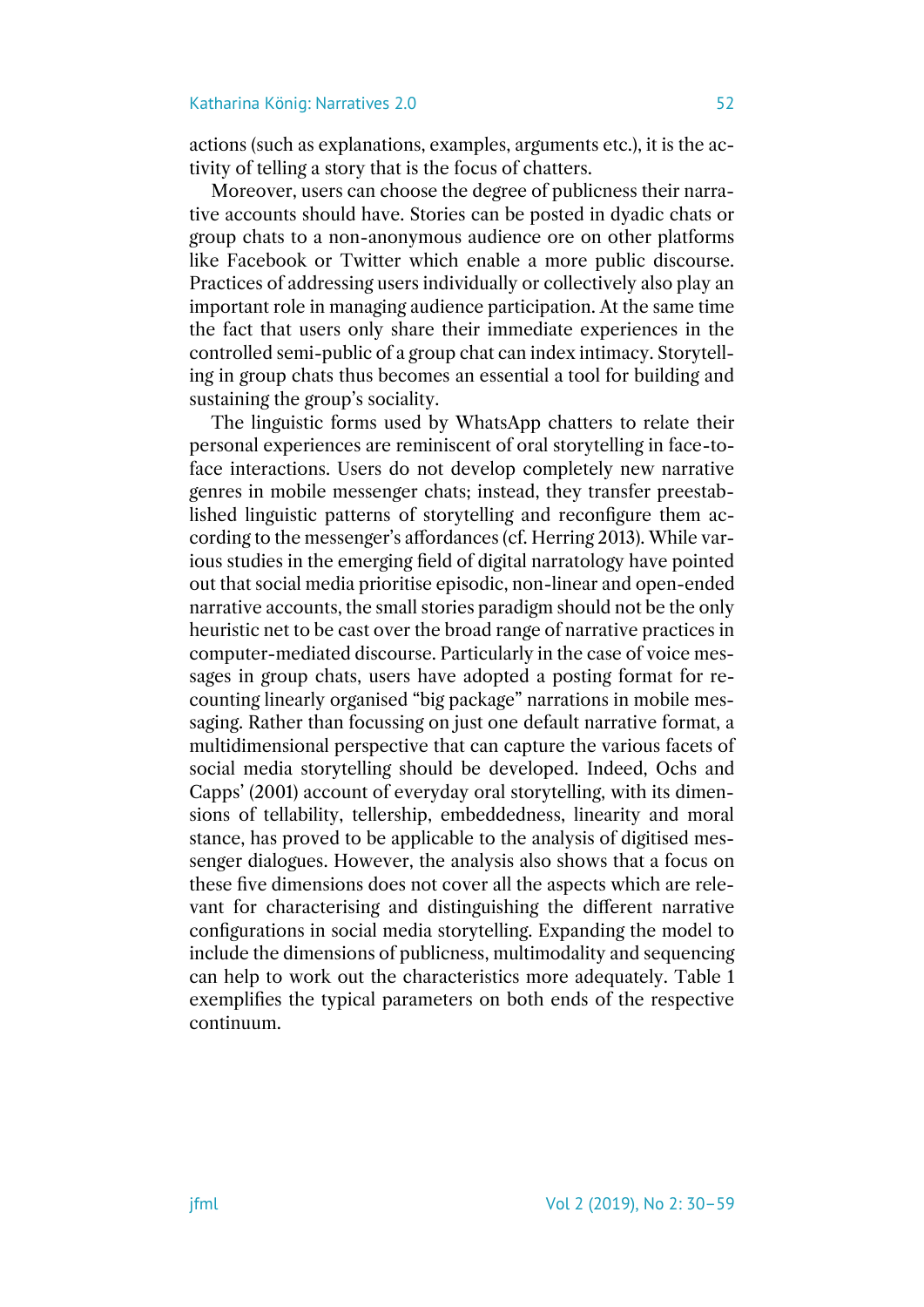| <b>Narrative</b><br>dimension | <b>Subjects and parameters</b>                                                                                                                                                                                                                                                                             |  |  |
|-------------------------------|------------------------------------------------------------------------------------------------------------------------------------------------------------------------------------------------------------------------------------------------------------------------------------------------------------|--|--|
| Tellability                   | How tellable or relevant do users treat the story? What<br>is treated as more or less tellable?                                                                                                                                                                                                            |  |  |
|                               | High degree of tellability - low degree of tella-<br>bility<br>Retrospection - recency<br>• Everyday experiences - biographical crises or<br>turning points                                                                                                                                                |  |  |
| Tellership                    | How many tellers are involved in actively reconstruct-<br>ing the story's events? Do users quote or rescript the<br>stories of other users?                                                                                                                                                                |  |  |
|                               | • Single tellers - multiplicity of voices                                                                                                                                                                                                                                                                  |  |  |
| Publicness                    | How many people have (potential) access to the story?<br>To what extent do users distinguish between audience<br>and recipients? How much control do users have over<br>the selection of recipients? Which degree of sharedness<br>does the story accrue?                                                  |  |  |
|                               | • Selected recipients, non-public posting – Public<br>display, larger audiences and collapsed contexts                                                                                                                                                                                                     |  |  |
| Embeddedness                  | To what extent does the sequential context make a<br>story relevant? Is storytelling afforded by the platform's<br>configuration? Does the story form part of a larger<br>communicative project? How detached is the story from<br>its surrounding context? How are online and offline<br>contexts merged? |  |  |
|                               | Stand-alone narrations - stories in the service of<br>other actions                                                                                                                                                                                                                                        |  |  |
| Sequencing                    | How many postings do tellers require to relate their<br>story? How extended is the story's trajectory?                                                                                                                                                                                                     |  |  |
|                               | Fragmentary and small episodes - "full-fledged"<br>narrations in a single posting                                                                                                                                                                                                                          |  |  |
| Linearity                     | Does the telling of the story proceed linearly? Where<br>does the storytelling take place, i. e. which platforms,<br>sites etc.? Which/how many forms of hypertextuality<br>are used?                                                                                                                      |  |  |
|                               | • Closed chronological order - Non-linear open<br>trajectories, hyperlinks, hashtags                                                                                                                                                                                                                       |  |  |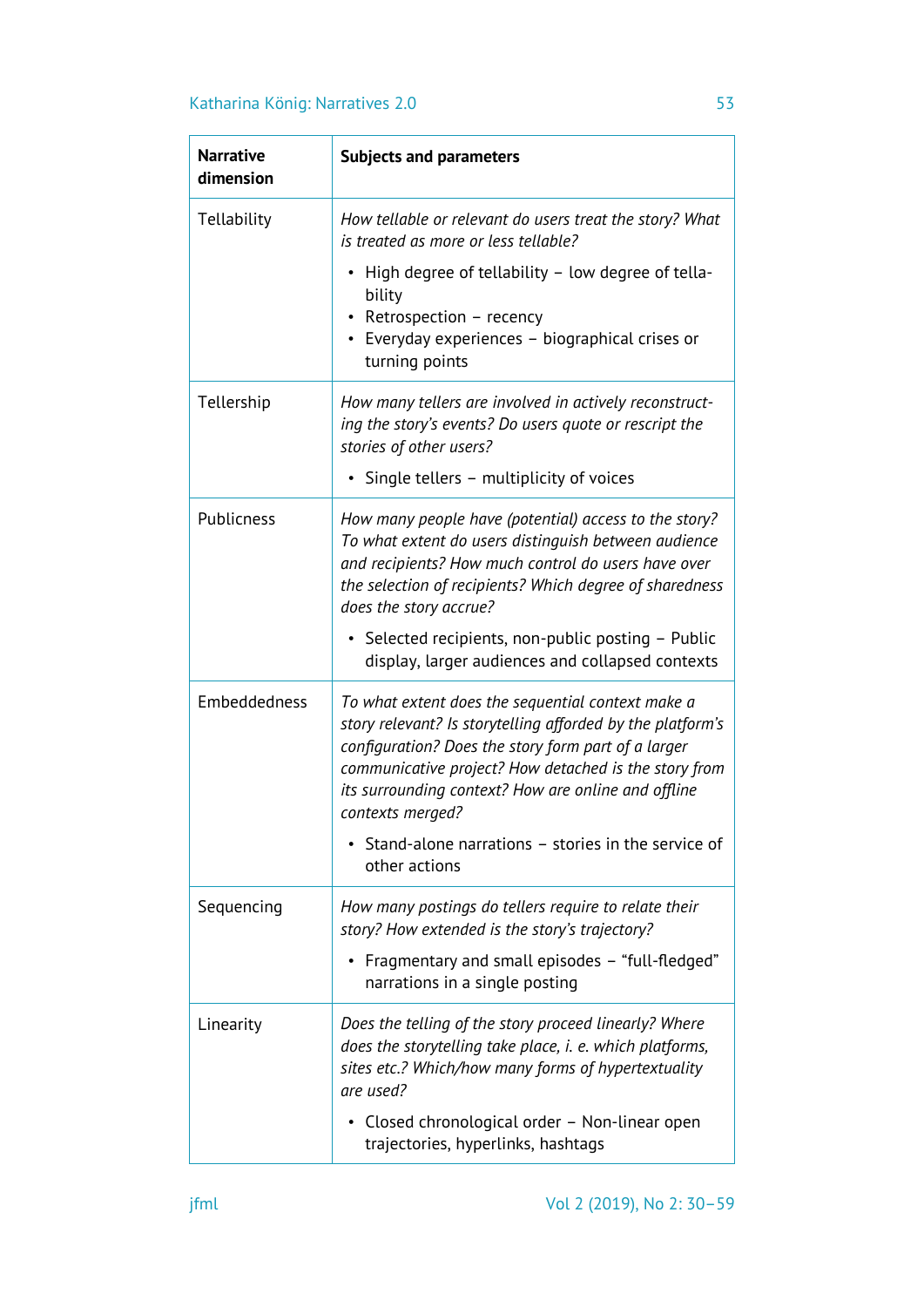| Multimodality | Which modes are dominant in telling the story? How<br>many different semiotic resources do users select for<br>telling their story? Do they use particular resources for<br>particular steps in the story? |
|---------------|------------------------------------------------------------------------------------------------------------------------------------------------------------------------------------------------------------|
|               | • Making use of just one posting type – multi-<br>modal configurations, mode switching in trans-<br>modal communication                                                                                    |
| Moral stance  | How stable is the moral or evaluative stance contextu-<br>alised in the narration? How contested are stances<br>taken in the dissemination and rescripting of stories?                                     |
|               | • Coherent and stable stancetaking $-$ contradic-<br>tory and flexible construction of a moral stance                                                                                                      |

**Table 1:** Expanded model of narrative dimensions in social media story telling (based on Ochs/Capps 2001)

The adjusted dimensional model enables a more comprehensive perspective of the broad and emerging spectrum of social media storytelling. By identifying which features are specific to which kinds of storytelling activities, digital narratology can set out to investigate the actual repertoire and configurations of user-generated online storytelling. Only when they are understood as complementary parts of a narrative repertoire can the true communicative potential of small stories as compared to big stories be determined.

The present study has investigated social media narratives in semi-public messenger chats which are available only to pre-selected non-anonymous users. Of course, the group chat data analysed here represent only a small fragment of the actual narrative repertoire of mobile messenger communication. Future research has yet to determine how users combine and link text, audio, image and video postings. Moreover, studies of polymedial repertoires can help to shed a light on how users exploit the different degrees of publicness enabled by different social media platforms for narrating their personal experiences.<sup>13</sup>

<sup>13</sup> I would like to thank Susanne Günthner and Florence Oloff for their comments of a first version of this paper. I also thank Tabea Becker and Theresa Heyd for their helpful reviews. Moreover, I extend my thanks to Rebecca Walsh for her proofreading.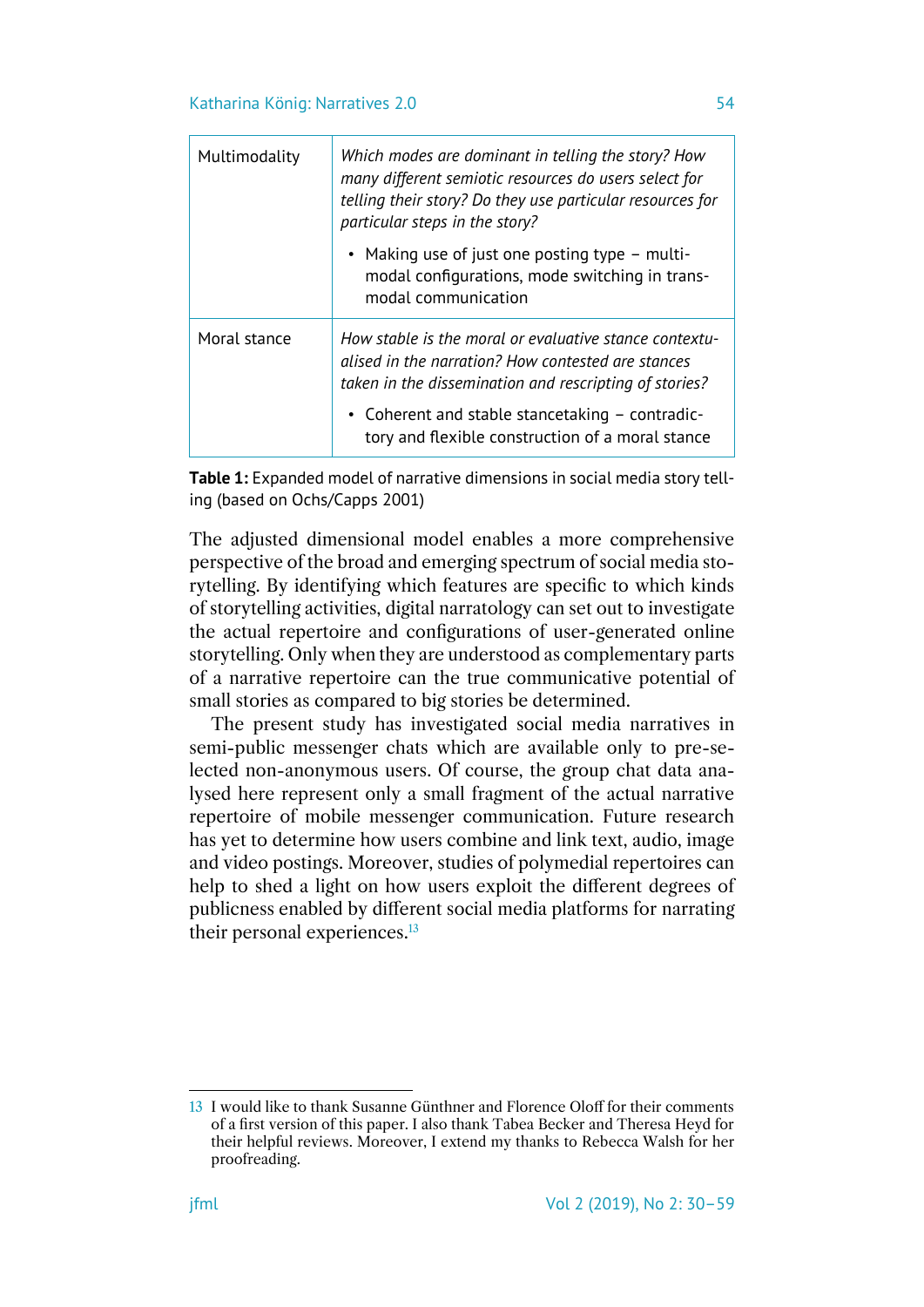### **References**

- Androutsopoulos, Jannis (2010): Localizing the Global on the Participatory Web. In: Coupland, Nikolas (ed.): *The Handbook of Language and Globalization*. Malden: Wiley, 203–231.
- Androutsopoulos, Jannis/Staehr, Andreas (2018): Moving methods online. Researching digital language practices. In: Creese, Angela/Blackledge, Adrian (eds.): *The Routledge Handbook of Language and* Superdiversity. London/New York: Routledge, 118– 132.
- Arendholz, Jenny (2010): "Neeed to put this out there (My Story)". Narratives in message boards. In: Hoffmann, Christian R. (ed.): *Narrative Revisited. Telling a Story in the Age of New Media*. Amsterdam: Benjamins, 109–142.
- Baym, Nancy K./boyd, danah (2012): Socially mediated publicness: An introduction. In: *Journal of Broadcasting & Electronic Media*  56 (3), 320–329.
- Becker, Tabea/Quasthoff, Uta (2005): Different dimensions in the field of narrative interaction. In: Quasthoff, Uta/Becker, Tabea (eds.): *Narrative Interaction*. Amsterdam/New York: Benjamins,  $1 - 11$ .
- Beißwenger, Michael (2016): Praktiken in der internetbasierten Kommunikation. In: Deppermann, Arnulf/Feilke, Helmuth/Linke, Angelika (eds.): *Sprachliche und kommunikative Praktiken*. Berlin/Boston: de Gruyter, 279–309.
- boyd, danah (2011): Social network sites as networked publics. Affordances, dynamics, and implications. In: Papacharissi, Zizi (ed.): *A Networked Self. Identity, Community, and Culture on Social Network Sites*. New York/London: Routledge, 39–58.
- Bubenhofer, Noah (2018): Serialität der Singularität. Korpusanalyse narrativer Muster in Geburtsberichten. In: *Zeitschrift für Literaturwissenschaft und Linguistik* 48, 357–388.
- Dayter, Daria/Mühleisen, Susanne (2016): Telling stories about self in digital contexts: Same, same, but different? In: *Open Linguistics*  2 (1), 572–576.
- De Fina, Anna (2016): Storytelling and audience reactions in social media. In: *Language in Society* 45 (4), 473–498.
- De Fina, Anna/Gore, Brittany Toscano (2017): Online retellings and the viral transformation of a twitter breakup story. In: *Narrative Inquiry* 27 (2), 235–260.
- De Fina, Anna/Perrino, Sabina (2017): Storytelling in the digital age. In: *Narrative Inquiry* 27 (2), 209–216.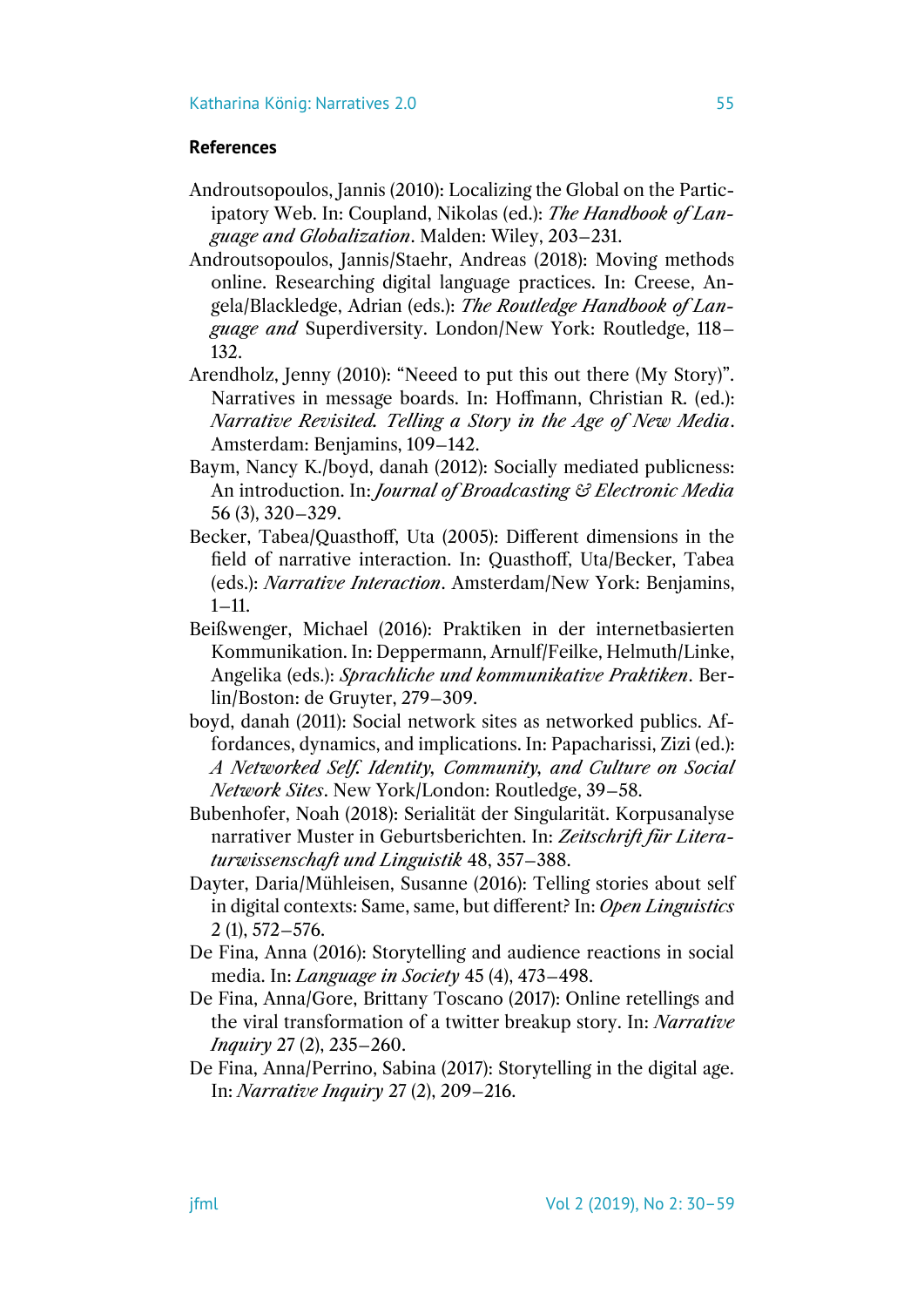- Deppermann, Arnulf (2018): Multimediale Narration im Angesicht des Todes. In: Mauz, Andreas/Peng-Keller, Simon (eds.): *Sterbenarrative. Hermeneutische Erkundungen des Erzählens am und vom Lebensende*. Berlin/Boston: de Gruyter, 115–138.
- Dürscheid, Christa/Frick, Karina (2016): *Schreiben digital. Wie das Internet unsere Alltagskommunikation verändert*. Stuttgart: Kröner.
- Dürscheid, Christa/Siever, Christina Margrit (2017): Jenseits des Alphabets – Kommunikation mit Emojis. In: *Zeitschrift für germanistische Linguistik* 45 (2), 256–285.
- Eisenlauer, Volker/Hoffmann, Christian R. (2010): Once upon a blog … Storytelling in weblogs. In: Hoffmann, Christian R. (ed.): *Narrative Revisited. Telling a Story in the Age of New Media*. Amsterdam: Benjamins, 79–108.
- Farina, Matteo (2015): Facebook first post telling. In: *Journal of Pragmatics* 90, 1–11.
- Garcia, Angela Cora/Baker Jacobs, Jennifer (1999): The eyes of the beholder. Understanding the turn-taking system in quasi-synchronous computer-mediated communication. In: *Research on Language and Social Interaction* 32 (4), 337–367.
- Georgakopoulou, Alexandra (2004): Email stories between on- and off-line interactions. In: *Language @ Internet* 1. URL: [http://www.](http://www.languageatinternet.org/articles/2004/36) [languageatinternet.org/articles/2004/36.](http://www.languageatinternet.org/articles/2004/36)
- Georgakopoulou, Alexandra (2013): Storytelling on the go. In: Hyvärinen, Matti (ed.): *The Travelling Concepts of Narrative*. Amsterdam: Benjamins, 201–224.
- Georgakopoulou, Alexandra (2015): Sharing as rescripting: Place manipulations on YouTube between narrative and social media affordances. In: *Discourse, Context & Media* 9, 64–72.
- Georgakopoulou, Alexandra (2016): From Narrating the Self to Posting Self(ies): A Small Stories Approach to Selfies. In: *Open Linguistics* 2 (1), 300–317.
- Georgakopoulou, Alexandra (2017a): Sharing the moment as small stories. The interplay between practices & affordances in the social media-curation of lives. In: *Narrative Inquiry* 27 (2), 311–333.
- Georgakopoulou, Alexandra (2017b): Small stories research: A narrative paradigm for the analysis of social media. In: Sloan, Luke/Quan-Haase, Anabel (eds.): *The Sage Handbook of Social Media Research Methods*. Los Angeles/London: Sage, 266–281.
- Georgalou, Mariza (2015): Small Stories of the Greek Crisis on Facebook. In: *Social Media + Society* 1 (2), 1–15.
- Georgalou, Mariza (2016): 'I make the rules on my Wall': Privacy and identity management practices on Facebook. In: *Discourse & Communication* 10 (1), 40–64.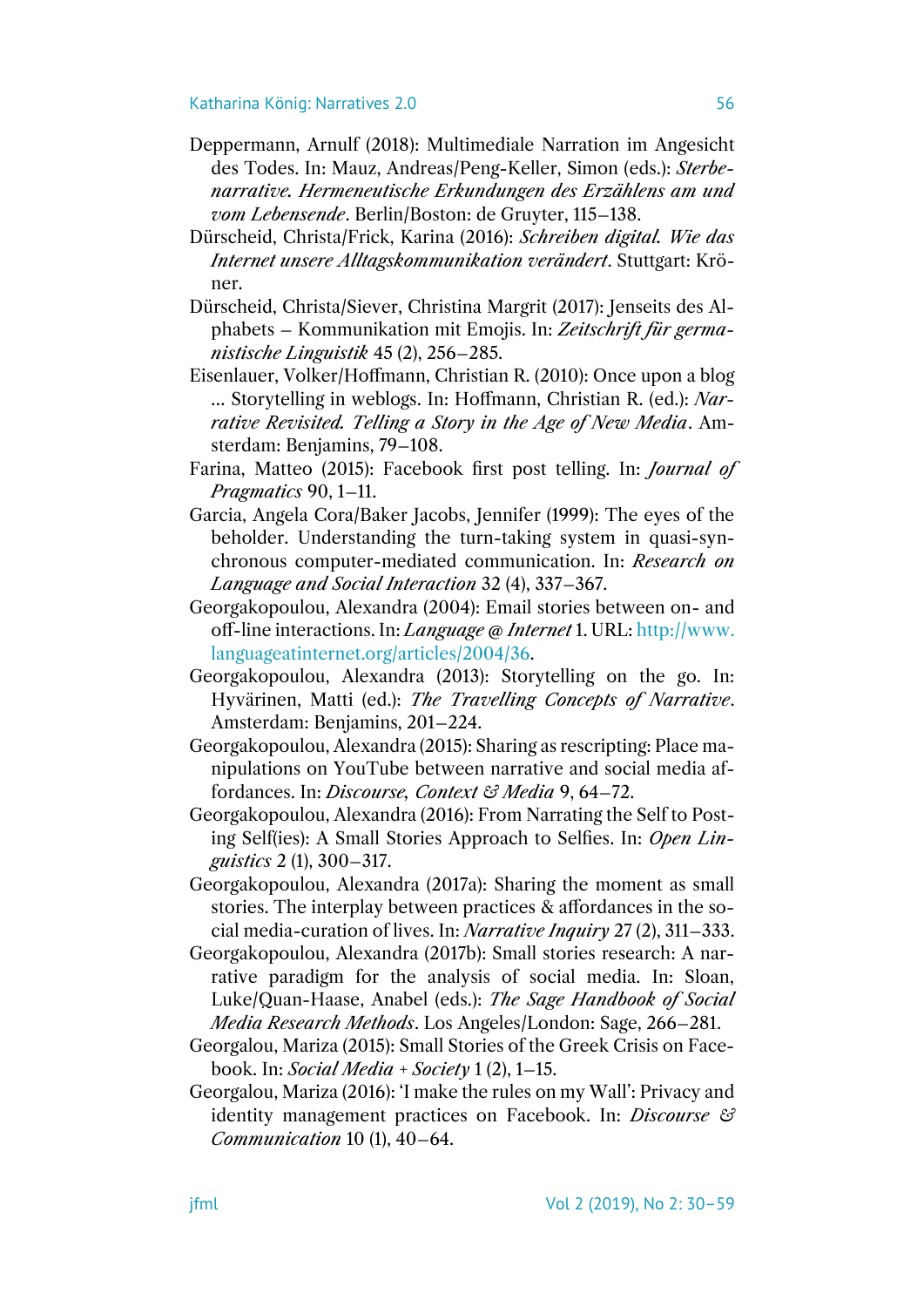- Glenn, Philip (2003): *Laughter in Interaction*. Cambridge: Cambridge University Press.
- Goffman, Erving (1974): *Frame Analysis. An Essay on the Organization of Experience*. Boston: Northeastern University Press.
- Gredel, Eva/Mell, Ruth M. (2018): Narrative diskursiv und digital. In: *Zeitschrift für Literaturwissenschaft und Linguistik* 48, 331– 355.
- Günthner, Susanne/Zhu, Qiang (2015): Formen , verbaler Fellpflege': Kosende Anredepraktiken in chinesischen und deutschen SMS-Dialogen. In: *Deutsche Sprache* 43 (1), 42–73.
- Hector, Tim Moritz (forthc.) Narrative Strukturen in dyadischen WhatsApp-Sprachnachrichten. In: StudSPiN.
- Herring, Susan (2013): Discourse in web 2.0: Familiar, reconfigured, and emergent. In: Tannen, Deborah/Trester, Anna Marie (eds.): *Discourse 2.0. Language and New Media*. Washington D.C.: Georgetown University Press, 1–25.
- Heyd, Theresa (2016): Narratives of belonging in the digital diaspora: Corpus approaches to a cultural concept. In: *Open Linguistics* 2 (1), 287–299.
- Hoffmann, Christian R. (ed.) (2010): *Narrative Revisited. Telling a Story in the Age of New Media*. Amsterdam: Benjamins.
- Hoffmann, Ludger (2004): Chat und Thema. In: *OBST* 68, 103–122.
- Imo, Wolfgang (2015): Vom Happen zum Häppchen … Die Präferenz für inkrementelle Äußerungsproduktion in internetbasierten Messengerdiensten. In: *Networx* 69. URL: [http://www.medien](http://www.mediensprache.net/de/networx/networx-69.aspx) [sprache.net/de/networx/networx-69.aspx.](http://www.mediensprache.net/de/networx/networx-69.aspx)
- König, Katharina (2015): Dialogkonstitution und Sequenzmuster in der SMS- und WhatsApp-Kommunikation. In: *Travaux neuchâtelois de linguistique* 63, 87–107. URL: [https://www2.unine.ch/](https://www2.unine.ch/files/content/sites/islc/files/Tranel/63/87-107_k%C3%B6nig_corr.pdf) [files/content/sites/islc/files/Tranel/63/87-107\\_k%C3%B6nig\\_cor](https://www2.unine.ch/files/content/sites/islc/files/Tranel/63/87-107_k%C3%B6nig_corr.pdf) [r.pdf.](https://www2.unine.ch/files/content/sites/islc/files/Tranel/63/87-107_k%C3%B6nig_corr.pdf)
- König, Katharina (2019a): Sequential patterns in SMS and WhatsApp dialogues. Practices for coordinating actions and managing topics. In: *Discourse & Communication* 13 (6), 612–629.
- König, Katharina (2019b): Stance taking with 'laugh' particles and emojis – Sequential and functional patterns of 'laughter' in a corpus of German WhatsApp chats. In: *Journal of Pragmatics* 142, 156–170.
- König, Katharina/Hector, Tim Moritz (2017): Zur Theatralität von WhatsApp-Sprachnachrichten. Nutzungskontexte von Audio-Postings in der mobilen Messenger-Kommunikation. In: *Networx*  79. URL: [https://www.mediensprache.net/de/networx/networx-](https://www.mediensprache.net/de/networx/networx-79.aspx)[79.aspx.](https://www.mediensprache.net/de/networx/networx-79.aspx)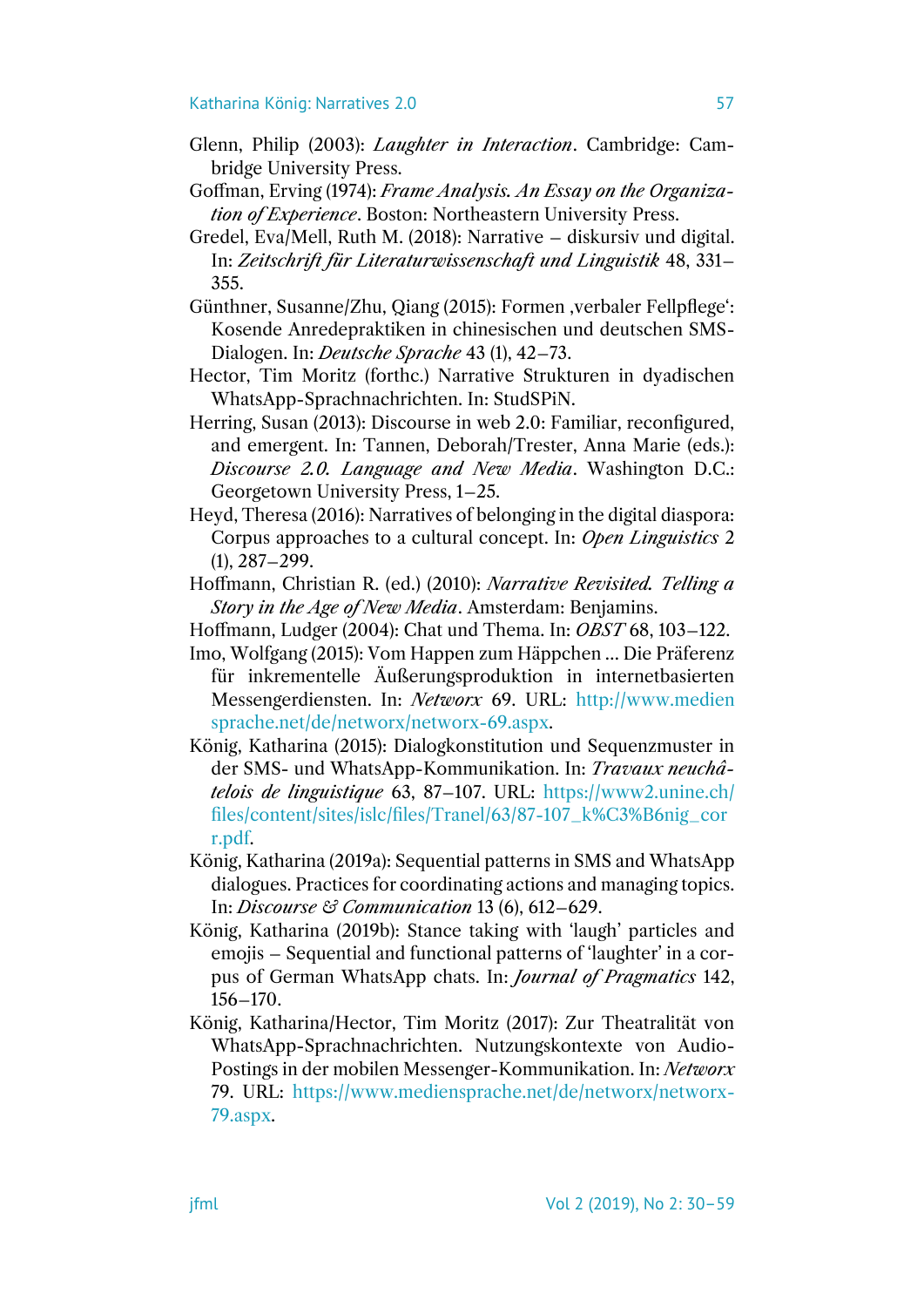- König, Katharina/Hector, Tim Moritz (2019): Neue Medien neue Mündlichkeit? Zur Dialogizität von WhatsApp-Sprachnachrichten. In: Marx, Konstanze/Schmidt, Axel (eds.): *Interaktion und Medien*. Heidelberg: Winter, 59–84.
- Kotthoff, Helga (2009): Joint constructions of humorous fictions in conversation. An unnamed narrative activity in a playful keying. In: *Journal of Literary Theory* 3 (2), 195–218.
- Labov, William (1972): *Language in the Inner City. Studies in the Black English Vernacular*. Philadelphia: University of Pennsylvania Press.
- Labov, William/Waletzky, Joshua (1967): Narrative Analysis: Oral versions of personal experience. In: Helm, June (ed.): *Essays on the Verbal and Visual Arts*. Seattle/London: University of Washington Press, 12–44.
- Madianou, Mirca (2014): Smartphones as Polymedia. In: *Journal of Computer-Mediated Communication* 19 (3), 667–680.
- Marx, Konstanze (2018): "Gefällt mir" Eine Facebookformel goes kognitiv. In: Marx, Konstanze/Meier, Simon (eds.): *Sprachliches Handeln und Kognition. Theoretische Grundlagen und empirische Analysen*. Berlin/Boston: de Gruyter, 113–132.
- Marx, Konstanze/Weidacher, Georg (2014): *Internetlinguistik. Ein Lehr- und Arbeitsbuch*. Tübingen: Narr.
- Ochs, Elinor/Capps, Lisa (2001): *Living Narrative. Creating Lives in Everyday Storytelling.* Cambridge: Harvard University Press.
- Page, Ruth (2010): Re-examining narrativity: small stories in status updates. In: *Text & Talk* 30 (4), 423–444.
- Page, Ruth (2012): *Stories and Social Media. Identities and Interaction*. New York: Routledge.
- Page, Ruth (2015): The narrative dimensions of social media storytelling. In: De Fina, Anna/Georgakopoulou, Alexandra (eds.): *The Handbook of Narrative Analysis*. Chichester: Wiley Blackwell, 329–347.
- Page, Ruth (2018): *Narratives Online. Shared Stories in Social Media*. Cambridge: Cambridge University Press.
- Page, Ruth/Harper, Richard/Frobenius, Maximiliane (2013): From small stories to networked narrative: The evolution of personal narratives in Facebook status updates. In: *Narrative Inquiry* 23 (1), 192–213.
- Pappert, Steffen (2017): Zu kommunikativen Funktionen von Emojis in der WhatsApp-Kommunikation. In: Beißwenger, Michael (ed.): *Empirische Erforschung internetbasierter Kommunikation*. Berlin: de Gruyter, 175–211.
- Quasthoff, Uta (2001): Erzählen als interaktive Gesprächsstruktur. In: Brinker, Klaus/Antos, Gerd/Heinemann, Wolfgang/Sager, Sven F. (eds.): *Text- und Gesprächslinguistik. Ein internationales*